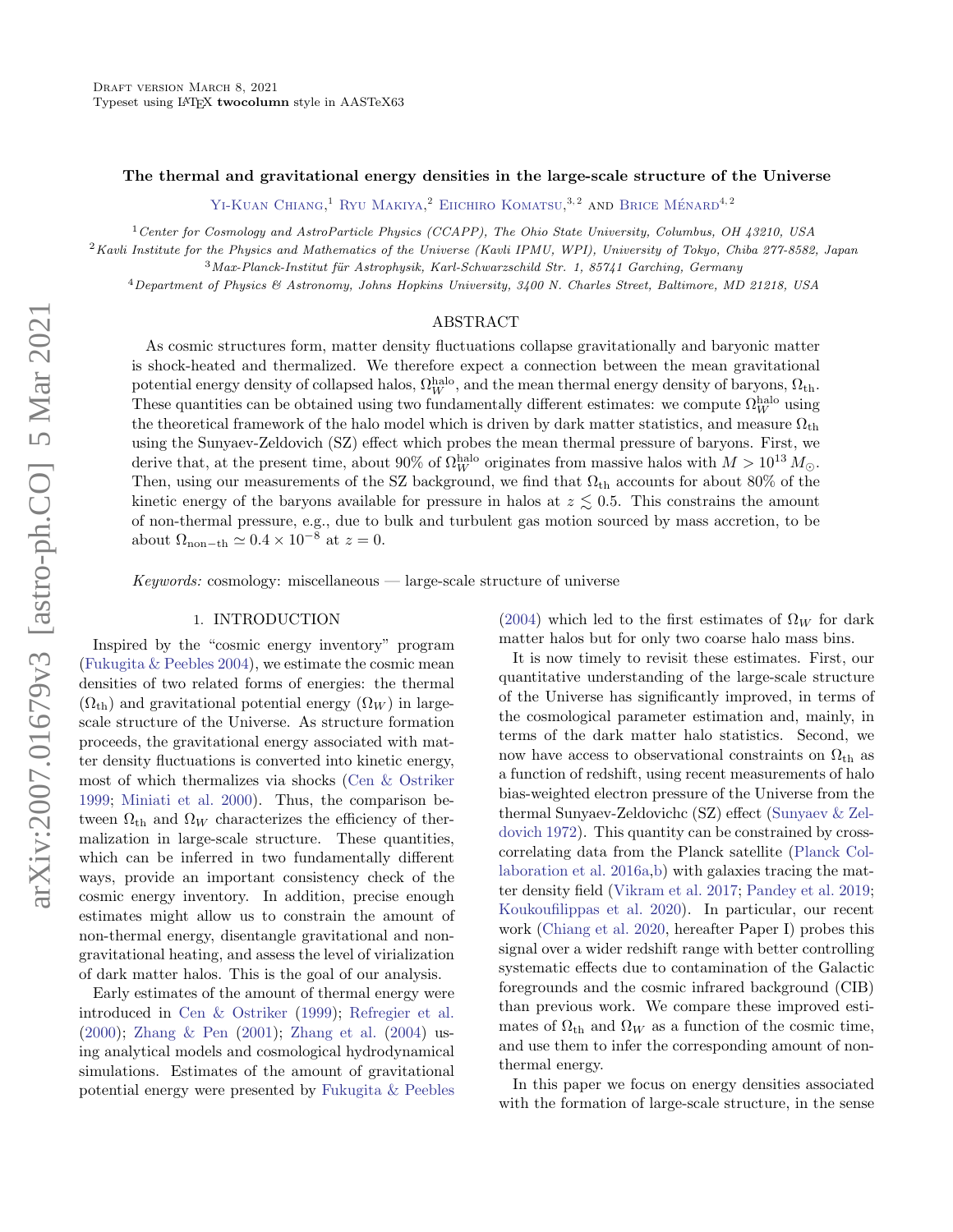that we do not consider dissipative gravitational settling involved in star formation and accretion disks. The rest of the paper is organized as follows. In Section [2,](#page-1-0) we review our measurement of  $\Omega_{\rm th}$  obtained in Paper I. In Section [3,](#page-4-0) we present our calculations of  $\Omega_W$  from all large-scale structure of the Universe as well as that from collapsed structures (halos). In Section [4,](#page-7-0) we solve the Layzer-Irvine equation to find the relationship between the kinetic energy density and  $\Omega_W$ . We interpret the results and conclude in Section [5.](#page-9-0)

Throughout, we use the Planck 2018 "TT,TE,EE+lowE+lensing" cosmological parameters given in Table 1 of [Planck Collaboration et al.](#page-12-5) [\(2020\)](#page-12-5):  $(h, \ \Omega_0 h^2, \ \Omega_b h^2, \ A_s, \ n_s) = (0.6737, \ 0.1198, \ 0.02233,$  $2.097 \times 10^{-9}$ , 0.9652), with the minimal mass for neutrinos (0.06 eV). The density parameter of the massive neutrinos is  $\Omega_{\nu}h^2 = 0.06/93.14 = 6.4 \times 10^{-4}$ . Thus, the total mass density parameter is  $\Omega_{\rm m}$  =  $\Omega_c + \Omega_b + \Omega_{\nu} = 0.3146$  and the cosmological constant is given by  $\Omega_{\Lambda} = 1 - \Omega_{\rm m}$ . The mean baryon fraction in halos is given by  $f_{\rm b} = \Omega_{\rm b}/(\Omega_{\rm c} + \Omega_{\rm b}) = 0.157$ .

#### 2. THERMAL ENERGY DENSITY

<span id="page-1-0"></span>The density parameter for the comoving thermal energy density  $\rho_{\text{th}}$ , which is related to the mean physical thermal pressure  $\langle P_{\text{th}} \rangle$ , can be defined as<sup>[1](#page-1-1)</sup>

<span id="page-1-2"></span>
$$
\Omega_{\text{th}}(z) \equiv \frac{\rho_{\text{th}}(z)}{\rho_{\text{crit}}} = \frac{\langle P_{\text{th}}(z) \rangle}{\rho_{\text{crit}} \left(1 + z\right)^3},\tag{1}
$$

where  $\rho_{\rm crit} = 1.054 \times 10^4 h^2 \text{ eV cm}^{-3}$  is the present-day critical energy density.

Following [Cen & Ostriker](#page-10-0) [\(1999\)](#page-10-0) and [Refregier et al.](#page-12-0) [\(2000\)](#page-12-0), an estimate of this quantity can be obtained by writing the pressure in terms of the gas density-weighted temperature defined by  $k_B \bar{T}_\rho \equiv k_B \langle \rho_{\rm gas} T_{\rm gas} \rangle / \langle \rho_{\rm gas} \rangle =$  $\langle P_{\rm gas}\rangle/\langle n_{\rm gas}\rangle$  where  $k_{\rm B}$  is the Boltzmann constant,  $n_{\text{gas}} = (8-5Y)\rho_{\text{b}}/(4m_{\text{p}})$  with  $m_{\text{p}}$  being the proton mass and Y the primordial Helium mass fraction. In this way, one obtains (see Eq. (4) of [Zhang et al.](#page-13-1) [2004\)](#page-13-1)

<span id="page-1-3"></span>
$$
\Omega_{\rm th}(z) = 1.78 \times 10^{-8} \frac{k_{\rm B} \bar{T}_{\rho}(z)}{0.2 \text{ keV}} \frac{\Omega_{\rm b}}{0.049} \,. \tag{2}
$$

These authors attempted to estimate  $\bar{T}_{\rho}$  using hydrodynamical simulations.

In Paper I we provided a detailed description of  $\Omega_{\rm th}$ . Assuming that the gas is fully ionized, which is valid for hot gas in galaxy groups and clusters, we can express the thermal gas pressure  $P_{\text{th}}$  in terms of that of the electrons by  $P_{\text{th}} = (8 - 5Y)/(4 - 2Y) P_{\text{e}}$ . For  $Y = 0.24$  [\(Planck](#page-12-5) [Collaboration et al.](#page-12-5) [2020,](#page-12-5) the uncertainty  $(\pm 0.008)$  is negligible for our analysis),  $P_{\text{th}} = 1.932 P_{\text{e}}$ . The mean electron pressure  $\langle P_e \rangle$  is the quantity we constrained in Paper I. By measuring the large-scale correlation between tracers of matter overdensities (galaxies and quasars) and the SZ effect, one can constrain the halo bias-weighted electron pressure,  $\langle bP_e \rangle(z)$  [\(Vikram et al.](#page-13-2) [2017\)](#page-13-2), which is directly proportional to the observable  $b_y \times dy/dz$ :

$$
\langle bP_{\rm e} \rangle = \langle P_{\rm e} \rangle b_y = \frac{m_{\rm e} c^2 (1+z)}{\sigma_{\rm T}} \frac{\mathrm{d}z}{\mathrm{d}\chi} \left( b_y \frac{\mathrm{d}y}{\mathrm{d}z} \right), \quad (3)
$$

where  $\sigma_{\rm T}$  is the Thomson scattering cross section,  $m_{\rm e}$ the electron mass, c the speed of light,  $\chi$  the comoving radial distance,  $y$  the Compton  $y$  parameter, and  $b_y$  the SZ-weighted halo bias (see below). Inferring  $\Omega_{\text{th}}(z)$  thus requires estimating the two key quantities  $\langle bP_e \rangle$  and  $b_y$ . We present them below.

### 2.1. Observational constraints from SZ measurements

In Paper I, we estimated  $\langle bP_e\rangle(z)$  by measuring angular correlations between the SZ signal and galaxies and quasars tracing the matter density field. To do so, we measured angular two-point cross-correlation functions,  $w(\theta, z)$ , of intensity maps in microwave bands from the Planck mission (at 100, 143, 217, 353, 545 and 857 GHz; [Planck Collaboration et al.](#page-12-2) [2016a\)](#page-12-2) and the locations of two million spectroscopic galaxies and quasars from the Sloan Digital Sky Survey (SDSS; [York et al.](#page-13-3) [2000\)](#page-13-3) over  $0 < z \leq 3$ . The spectroscopic redshift references include the main, the Baryon Oscillation Spectroscopic Survey, and the Extended Baryon Oscillation Spectroscopic Survey samples [\(Eisenstein et al.](#page-11-3) [2001;](#page-11-3) [Strauss et al.](#page-12-6) [2002;](#page-12-6) [Blanton et al.](#page-10-2) [2005;](#page-10-2) [Schneider et al.](#page-12-7) [2010;](#page-12-7) [Reid et al.](#page-12-8) [2016;](#page-12-8) [Pˆaris et al.](#page-12-9) [2017;](#page-12-9) [Ata et al.](#page-10-3) [2018;](#page-10-3) [Bautista et al.](#page-10-4) [2018\)](#page-10-4). We also use the reprocessed Infrared Astronomical Satellite (IRAS) data (Miville-Deschênes & Lagache [2005\)](#page-11-4) at 3 and 5 THz for a better separation of the CIB and the SZ effect.

To probe the regime relevant to the large-scale structure formation, we focus on the large-scale limit of the two-point correlation function called the "2-halo term" [\(Cooray & Sheth](#page-11-5) [2002\)](#page-11-5). We measured  $w(\theta, z)$  integrated over  $\theta_{\min}(z) < \theta < \theta_{\max}(z)$ . The maximum angular scale is chosen as  $\theta_{\text{max}}(z) = 8 \text{ Mpc}/D_{\text{A}}(z)$  where  $D_{\text{A}}(z)$ is the proper angular diameter distance, so that the results are not affected by the systematic large-scale zero point fluctuations. The minimum angular scale is chosen as  $\theta_{\rm min}(z) = 3 \text{ Mpc}/D_{\rm A}(z)$  at 100 and 143 GHz and 2 Mpc/ $D_A(z)$  at higher frequencies, so that the measured cross-correlation is dominated by the 2-halo term

<span id="page-1-1"></span> $1$  Note that we define the thermal energy density in terms of the thermal pressure. If we defined it in terms of the thermal kinetic energy instead, we should multiply Eq. [\(1\)](#page-1-2) by 3/2.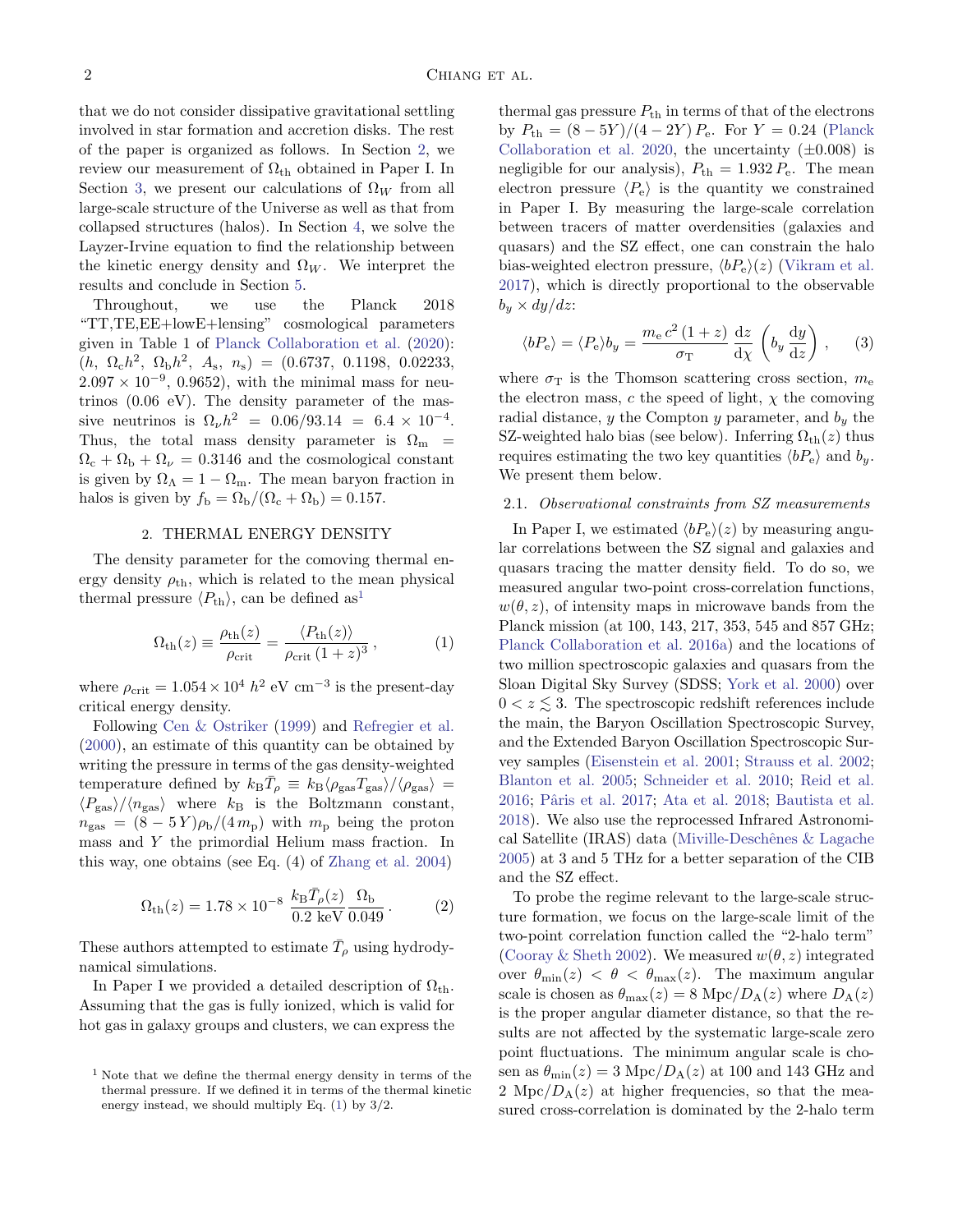(see Figure 3 of [Vikram et al.](#page-13-2) [2017,](#page-13-2) also see Appendix A of Paper I where we tested the combined effect of this plus non-linear galaxy bias). The larger  $\theta_{\min}$  for 100 and 143 GHz is due to their larger beam sizes. We determined the best-fitting large-scale amplitudes of the SZ effect by marginalizing over the CIB parameters.

Alternatively, one can use the small-scale limit of the two-point correlation function called the "1-halo term" (via, e.g., stacking analysis equivalent of the cross-correlation function on small angular separations), which is sensitive to the average thermal pressure profile of halos. This measurement can probe the redistribution of thermal energy in halos by baryonic feedback of, e.g., active galactic nuclei (AGN; [Planck Collaboration et al.](#page-12-10) [2013a;](#page-12-10) [Van Waerbeke et al.](#page-12-11) [2014;](#page-12-11) [Greco et al.](#page-11-6) [2015;](#page-11-6) [Ruan](#page-12-12) [et al.](#page-12-12) [2015;](#page-12-12) [Ma et al.](#page-11-7) [2015;](#page-11-7) [Hojjati et al.](#page-11-8) [2015,](#page-11-8) [2017;](#page-11-9) [Crichton et al.](#page-11-10) [2016;](#page-11-10) [Spacek et al.](#page-12-13) [2016,](#page-12-13) [2017;](#page-12-14) [Soergel](#page-12-15) [et al.](#page-12-15) [2017;](#page-12-15) [Lim et al.](#page-11-11) [2018a,](#page-11-11)[b;](#page-11-12) [Hall et al.](#page-11-13) [2019;](#page-11-13) [Tanimura](#page-12-16) [et al.](#page-12-16) [2020\)](#page-12-16), though the contribution of the 2-halo term should still be taken into account when interpreting the measurement [\(Hill & Spergel](#page-11-14) [2014;](#page-11-14) [Battaglia et al.](#page-10-5) [2015;](#page-10-5) [Hill et al.](#page-11-15) [2018\)](#page-11-15).

## 2.2. Thermal pressure bias normalization

We now explain our halo model, which allows us to (i) calculate and correct for  $b_y$  from the observed 2-halo term angular correlation to derive the mean pressure  $\langle P_e \rangle$ , and (ii) interpret the amplitude of  $\langle P_e \rangle$  as contributions from halos with the halo mass-pressure normalization quantified by a mass bias parameter.

Following the steps presented in Paper I, we use a model for the 2-halo term (correlation between two halos, see [Komatsu & Kitayama](#page-11-16) [1999\)](#page-11-16) of the angular cross power spectrum. The angular cross-correlation function of the SZ and spectroscopic galaxy data at a given redshift,  $w(\theta, z)$ , is related to the angular cross power spectrum,  $\dot{C}_{\ell}(z)$ , as  $w(\theta, z) = (2\pi)^{-1} \int_0^{\infty} \ell d\ell \, \dot{C}_{\ell}(z) J_0[(\ell +$  $1/2|\theta|$ , where  $J_0(x)$  is the Bessel function of order 0. We model the 2-halo term as (e.g., [Makiya et al.](#page-11-17) [2018\)](#page-11-17)

$$
C_{\ell}^{2h}(z_i) = \int dz' \frac{dV}{dz' d\Omega} f_{\ell}^{y}(z') f_{\ell}^{g}(z', z_i) P(k_{\ell}, z'), \quad (4)
$$

where  $dV/dz d\Omega$  is the comoving volume element per unit solid angle,  $k_{\ell} \equiv (\ell + 1/2)/[(1+z)D_{\rm A}(z)]$ ,  $P(k, z)$  is the matter power spectrum, and  $z_i$  is the mean redshift of the *i*<sup>th</sup> bin. The functions  $f_{\ell}^g$  and  $f_{\ell}^y$  are given in Eq. (23) of [Makiya et al.](#page-11-17) [\(2018\)](#page-11-17) and Eq. (5) of [Komatsu](#page-11-16) [& Kitayama](#page-11-16) [\(1999\)](#page-11-16), respectively.

On scales larger than the size of halos, both  $f_{\ell}^g$  and  $f^y_\ell$  approach  $\ell\text{-independent values.}$  The former becomes  $f_0^g(z, z_i) = b_g(z)W^g(z, z_i)/\chi^2(z)$ , where  $b_g(z)$  is a linear galaxy bias parameter,  $W<sup>g</sup>(z, z<sub>i</sub>)$  is the normalized redshift distribution of galaxies within the ith bin, and  $\chi(z) = (1+z)D_{\rm A}(z)$  is the comoving distance out to redshift z. We constrain  $f_0^g$  from the auto galaxy power spectra of SDSS. The latter quantity  $f_{\ell}^{y}$  yields a halo bias-weighted electron pressure,  $\langle bP_e \rangle$ , as

$$
f_0^y(z) = \frac{\sigma_{\rm T}}{m_{\rm e}c^2} \frac{\langle bP_{\rm e}\rangle(z)}{(1+z)\chi^2(z)},\tag{5}
$$

where

<span id="page-2-2"></span>
$$
\langle bP_{\rm e}\rangle(z) \equiv (1+z)^3 \int_{M_{\rm min}}^{M_{\rm max}} \mathrm{d}M \frac{\mathrm{d}n}{\mathrm{d}M} b_{\rm lin} E_{\rm T} ,\qquad (6)
$$

with

<span id="page-2-3"></span>
$$
E_{\rm T}(M,z) \equiv 4\pi \int_0^{r_{\rm max}} r^2 dr P_{\rm e}(r,M,z)
$$
 (7)

being the thermal energy of electrons per halo as defined by [Vikram et al.](#page-13-2) [\(2017\)](#page-13-2). Here,  $dn/dM$  and  $b_{lin}$  are the comoving number density [\(Tinker et al.](#page-12-17) [2008\)](#page-12-17) and linear bias [\(Tinker et al.](#page-12-18) [2010\)](#page-12-18) of halos, respectively. The halo bias-weighted electron pressure is a direct observable of the SZ-galaxy cross correlation, which requires no assumption about  $dn/dM$  or  $b_{lin}$ .

To calculate  $b_y$ , we follow methodology given in [Makiya et al.](#page-11-17)  $(2018, 2020)$  $(2018, 2020)$  $(2018, 2020)$ .<sup>[2](#page-2-0)</sup> Its expression is given by

<span id="page-2-1"></span>
$$
b_y(z) = \frac{\int dM (dn/dM) \tilde{y}_0(M, z) b_{\text{lin}}(M, z)}{\int dM (dn/dM) \tilde{y}_0(M, z)},
$$
 (8)

with  $\tilde{y}_0 = \sigma_{\rm T} E_{\rm T} / (m_{\rm e} c^2 D_{\rm A}^2)$ . Here,  $\tilde{y}_\ell$  is the Fourier transform of the 2D profile of the SZ effect within a halo given in Eq. (2) of [Komatsu & Seljak](#page-11-19) [\(2002\)](#page-11-19). To calculate  $\tilde{y}_0$  we use the universal pressure profile derived from the X-ray and Planck data, which gives  $\tilde{y}_0 \propto M^{5/3+\alpha_{\rm p}}$  with  $\alpha_{\rm p} = 0.12$  [\(Arnaud et al.](#page-10-6) [2010;](#page-10-6) [Planck Collaboration et al.](#page-12-19) [2013b\)](#page-12-19). We may write this as  $\tilde{y}_0 \propto GM^{2+\alpha_{\rm p}}/R$  where  $R \propto M^{1/3}$ ; thus, Eq. [\(8\)](#page-2-1) can also be seen as gravitational potential energy-weighted halo bias.

The mass M in Eq.  $(8)$  is  $M_{500}$ , for which the mean overdensity within a halo is 500 times the critical density of the Universe. The  $dn/dM$  of [Tinker et al.](#page-12-17) [\(2008\)](#page-12-17) is given for halo masses defined using various overdensities with respect to the mean mass density of the Universe, 200  $\leq \Delta_{\rm m} \leq 3200$ . We thus interpolate the coefficients of  $dn/dM$  for an overdensity of  $\Delta_{\rm m} = 500 E^2(z) / [\Omega_{\rm m}(1+z)^3]$ , where  $E^2(z) \equiv$  $\Omega_{\rm m} (1+z)^3 + \Omega_{\Lambda}$ . We then integrate Eq. [\(8\)](#page-2-1) over  $M_{500}$ from  $M_{\text{min}} = 10^{11} M_{\odot}/h$  to  $M_{\text{max}} = 5 \times 10^{15} M_{\odot}/h$ .

<span id="page-2-0"></span><sup>2</sup> Codes are available in [https://github.com/ryumakiya/pysz.](https://github.com/ryumakiya/pysz)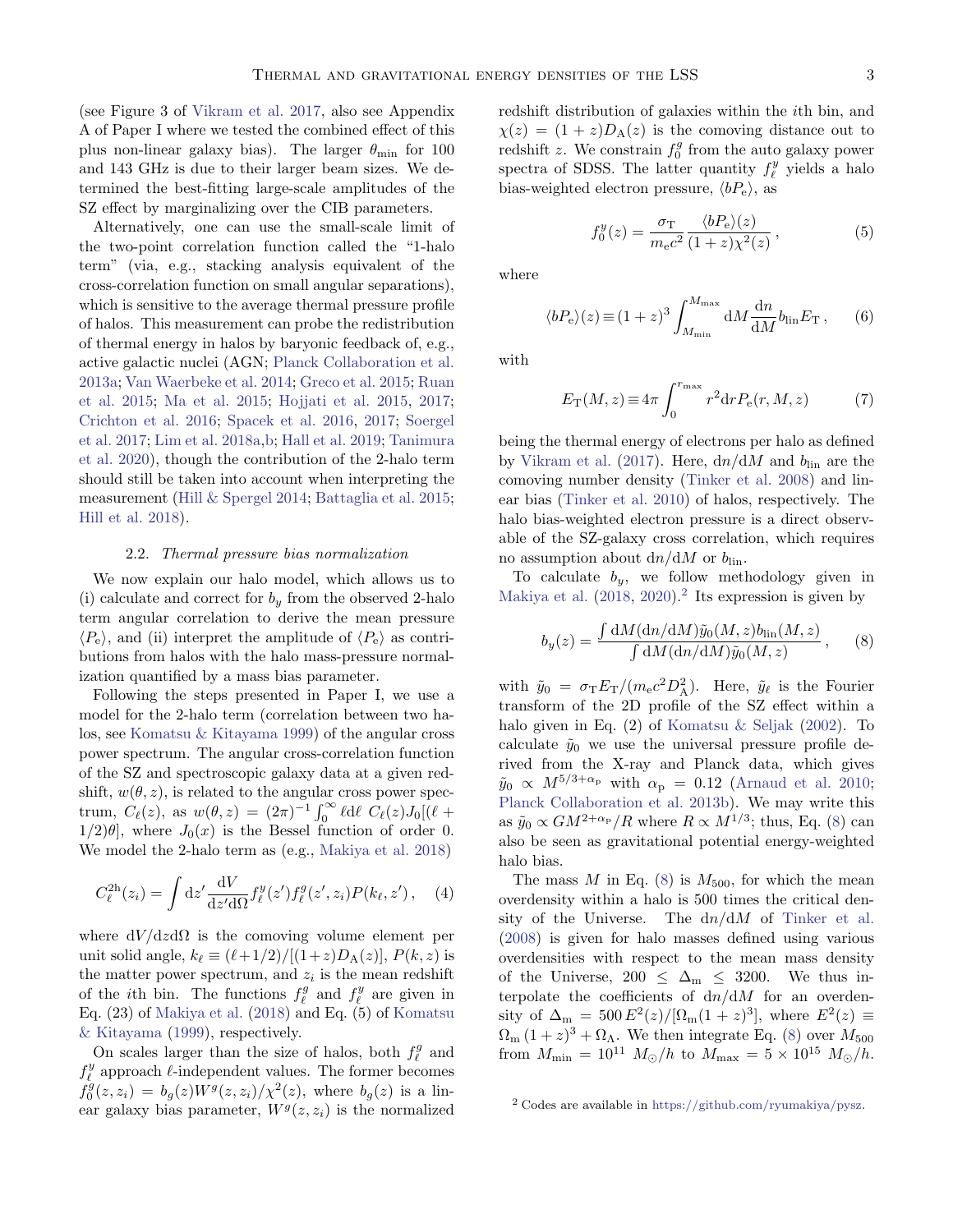

<span id="page-3-0"></span>Figure 1. Comoving density parameters of the thermal energy (data points with error bars from Paper I), gravitational potential energy of all large-scale structure of the Universe (black solid line), and that of halos (black dashed line). The lower boundary of the green shaded area shows the halo contribution times the mean baryon fraction  $f<sub>b</sub> = 0.157$ , whereas the upper boundary shows the difference between the corresponding non-linear and linear  $P(k)$  contributions. The blue shaded area shows the best-fitting model for  $\Omega_{th}$  (Eqs. [\(1,](#page-1-2) [6,](#page-2-2) [7,](#page-2-3) [8\)](#page-2-1)) with a constant mass bias parameter and its 68% confidence level,  $B = 1.27^{+0.05}_{-0.04}$ . The right axis shows the corresponding values of  $\bar{T}_{\rho}$  for  $\Omega_{th}$  given in Eq. [\(2\)](#page-1-3).

Lowering  $M_{\text{min}}$  to  $10^{10} M_{\odot}/h$  changes  $\rho_{\text{th}}$  by less than 1, 3, and 10 percent at  $z < 1$ , 2, and 3, respectively. These changes are smaller than the theoretical uncertainty of  $dn/dM$  in the corresponding redshift ranges.

To capture all the thermal pressure associated with a halo, we integrate the pressure profile out to  $r_{\text{max}} =$  $6 r_{500}$ , where  $r_{500}$  is the radius that encloses  $M_{500} =$  $(4\pi/3) E^2(z) \rho_{\rm crit} r_{500}^3$ . This radius approximates the socalled shock radius, beyond which pressure falls rapidly [\(Bryan & Norman](#page-10-7) [1998;](#page-10-7) [Lau et al.](#page-11-20) [2015;](#page-11-20) [Shi](#page-12-20) [2016;](#page-12-20) [Zhang](#page-13-4) [et al.](#page-13-4) [2020\)](#page-13-4). For  $r_{\text{max}} = 4 r_{500}$  and  $8 r_{500}$ , we find 0.929 and 1.036 times  $\rho_{\text{th}}$  for  $r_{\text{max}} = 6 r_{500}$ , which change the inferred values of the mass bias parameter  $B$ , which affects the normalization of the mass-pressure relationship (see below), by 4 and 2 percent, respectively.

Combining our measurements of  $\langle bP_e \rangle$  and the estimation of  $b_y$ , we obtain estimates of  $\Omega_{\text{th}}(z)$ , shown with the data points in Figure [1.](#page-3-0) In particular, we find

$$
\Omega_{\rm th} = (1.7 \pm 0.1) \times 10^{-8} \text{ at } z = 0 , \qquad (9)
$$

from the best-fitting model with the 68% confidence level. The best estimate and uncertainty here were derived assuming a constant mass bias parameter B using the posterior reported in Paper I. If we allow for a redshift-dependent B, we find  $\Omega_{\rm th} = (1.5 \pm 0.3) \times 10^{-8}$ at  $z = 0$ . As there is no evidence for the evolution of B within the redshift range discussed here, we use the redshift-independent value as the baseline in this paper. Since we measure  $\langle bP_e \rangle$  directly over  $0 \leq z \leq 1$ , and the estimate of  $b_y$  does not depend on the mass bias B, our  $\Omega_{\rm th}$  estimates within this redshift range should be considered empirical. We have checked the accuracy of the analytical model for  $b_y$  using the Magneticum simulation [\(Dolag et al.](#page-11-21) [2016\)](#page-11-21) and found that the uncertainty is negligible compared with the statistical uncertainty of  $\Omega_{\rm th}$ .

To interpret the observed  $\Omega_{\text{th}}$  as the sum of halo contributions with the mass-pressure calibration not precisely known, we parameterize this uncertainty using the so-called "mass bias parameter" B. It relates the true  $M_{500}$  of halos to the mass calibrated by X-ray observations [\(Arnaud et al.](#page-10-6) [2010\)](#page-10-6) used by the Planck team [\(Planck Collaboration et al.](#page-12-19) [2013b\)](#page-12-19) as  $B = M_{500}^{\text{true}}/M_{500}^{\text{Planck}}$ . It is found that  $B > 1$  is required to fit statistics of the Planck SZ data such as number counts and auto- and cross-power spectra [\(Planck Collaboration et al.](#page-12-21) [2014,](#page-12-21) [2016c;](#page-12-22) [Dolag et al.](#page-11-21) [2016;](#page-11-21) [Hurier & Lacasa](#page-11-22) [2017;](#page-11-22) [Salvati et al.](#page-12-23) [2018,](#page-12-23) [2019;](#page-12-24) [Bolliet et al.](#page-10-8) [2018,](#page-10-8) [2020;](#page-10-9) [Makiya et al.](#page-11-17) [2018,](#page-11-17) [2020;](#page-11-18) [Osato et al.](#page-12-25) [2018,](#page-12-25) [2020;](#page-12-26) [Koukoufilippas et al.](#page-11-2) [2020\)](#page-11-2). This parameter is related to the commonly used parameter b as  $1 - b = B^{-1}$  (see also [Horowitz & Sel](#page-11-23)[jak](#page-11-23) [2017,](#page-11-23) for yet another parameterization). Assuming a mass- and redshift-independent  $B$ , which is sup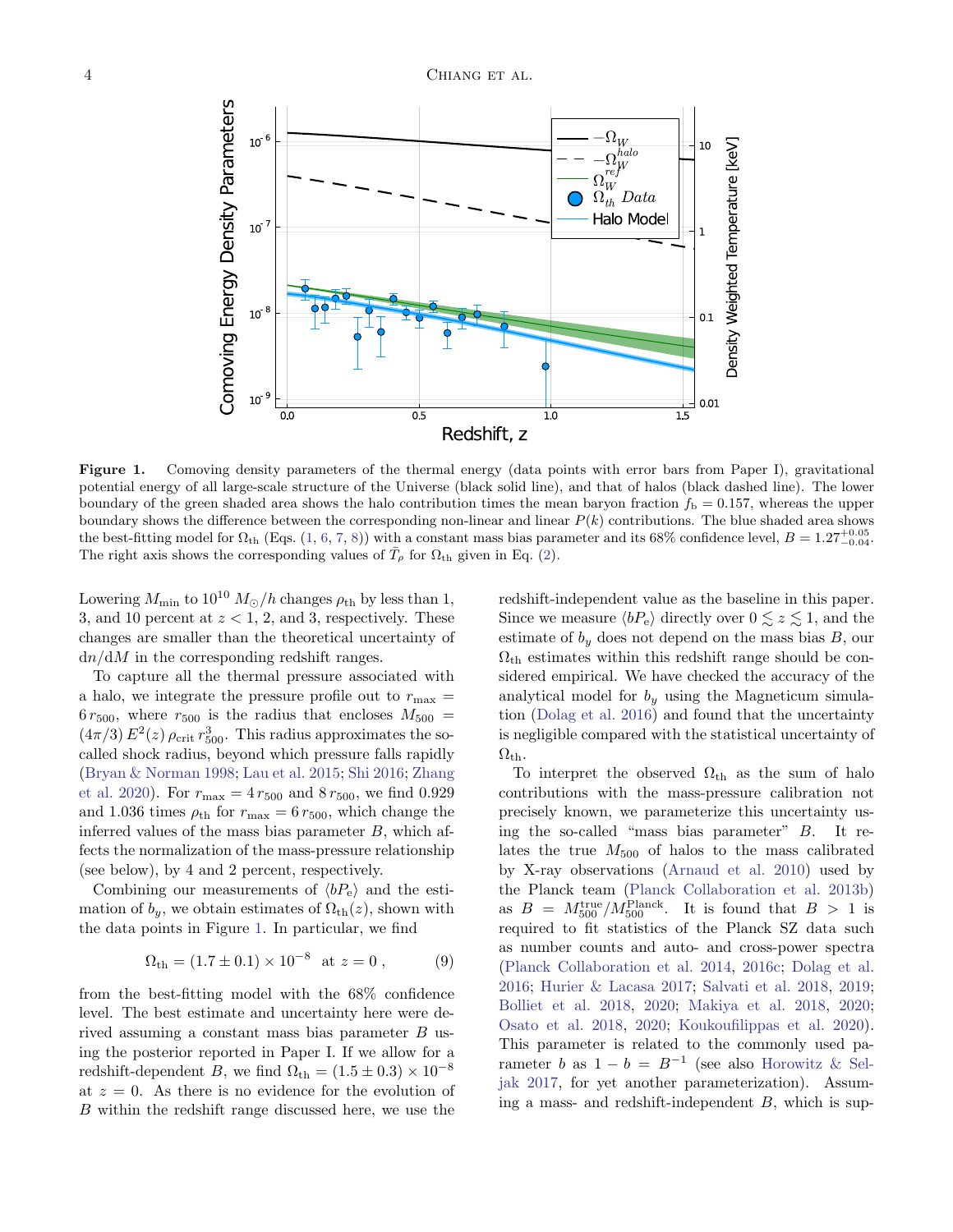ported by the current measurements [\(Makiya et al.](#page-11-17) [2018;](#page-11-17) [Salvati et al.](#page-12-24) [2019;](#page-12-24) [Koukoufilippas et al.](#page-11-2) [2020;](#page-11-2) [Chiang](#page-10-1) [et al.](#page-10-1) [2020\)](#page-10-1), we find  $B = 1.27^{+0.05}_{-0.04}$  from our measurement of  $\langle bP_e \rangle$  (Paper I). The B dependence is simple:  $\Omega_{\rm th} \propto \langle bP_{\rm e} \rangle \propto B^{-5/3-\alpha_{\rm p}}$  with  $\alpha_{\rm p} = 0.12$ , as the total electron pressure is proportional to  $M^{5/3+\alpha_{\rm p}}$  [\(Arnaud](#page-10-6) [et al.](#page-10-6) [2010\)](#page-10-6) with  $M = M_{500}^{\text{Planck}} = M_{500}^{\text{true}} / B$ .

The physical origin of  $B$  is not fully understood. The origin of  $B > 1$  is partly due to the presence of nonthermal gas pressure in galaxy clusters, which leads to underestimation of X-ray calibrated mass assuming hydrostatic equilibrium between gravity and thermal gas pressure gradient [\(Kay et al.](#page-11-24) [2004;](#page-11-24) [Rasia et al.](#page-12-27) [2006,](#page-12-27) [2012;](#page-12-28) [Nagai et al.](#page-11-25) [2007;](#page-11-25) [Jeltema et al.](#page-11-26) [2008;](#page-11-26) [Piffaretti &](#page-12-29) [Valdarnini](#page-12-29) [2008;](#page-12-29) [Lau et al.](#page-11-27) [2009;](#page-11-27) [Meneghetti et al.](#page-11-28) [2010;](#page-11-28) [Nelson et al.](#page-12-30) [2012,](#page-12-30) [2014b;](#page-12-31) [Shi & Komatsu](#page-12-32) [2014;](#page-12-32) [Shi et al.](#page-12-33) [2016;](#page-12-33) [Biffi et al.](#page-10-10) [2016;](#page-10-10) [Henson et al.](#page-11-29) [2017;](#page-11-29) [Vazza et al.](#page-12-34) [2018;](#page-12-34) [Angelinelli et al.](#page-10-11) [2020;](#page-10-11) [Ansarifard et al.](#page-10-12) [2020\)](#page-10-12). It is possible that some of  $B > 1$  is due to the choice of particular X-ray cluster samples and analysis methods used in [Arnaud et al.](#page-10-6) [\(2010\)](#page-10-6) and/or [Planck Collabo](#page-12-19)[ration et al.](#page-12-19) [\(2013b\)](#page-12-19). We therefore choose to call this parameter simply "mass bias", without reference to the assumption of hydrostatic equilibrium.

# <span id="page-4-0"></span>3. GRAVITATIONAL POTENTIAL ENERGY DENSITY

We now estimate the density parameter for the gravitational potential energy as

<span id="page-4-4"></span>
$$
\Omega_W = \frac{\Omega_{\rm m}}{c^2} W , \qquad (10)
$$

where  $W$  is the gravitational potential energy per unit mass. Considering a system of mass M consisting of particles with mass  $m_i$ , such that  $M = \sum_i m_i$ , we can express its gravitational potential energy as (Section 24 of [Peebles](#page-12-35) [1980\)](#page-12-35)

<span id="page-4-1"></span>
$$
MW = -\frac{1}{2}a^3 \rho_m(a) \int d^3x \ \delta(\mathbf{x}, a) \phi(\mathbf{x}, a)
$$
(11)  
=  $-\frac{1}{2}Ga^5 \rho_m^2(a) \int d^3x \int d^3x' \ \frac{\delta(\mathbf{x}, a) \delta(\mathbf{x}', a)}{|\mathbf{x} - \mathbf{x}'|},$ 

where  $a(t) = (1 + z)^{-1}$  is the scale factor, **x** denotes the comoving coordinates,  $\delta(\mathbf{x}, a)$  is the matter density contrast, and  $\phi(\mathbf{x}, a)$  is the peculiar gravitational potential. The factor 1/2 corrects double-counting of particles contributing to both  $\delta$  and  $\phi$ .

For a uniform density sphere with a physical radius  $R_{\rm p}$ , an excess mass above the mean  $\delta M = (4\pi/3)\delta\rho_{\rm m}R_{\rm p}^3$ , and a potential  $\phi(r_{\rm p} \le R_{\rm p}) = -2\pi G \delta \rho_{\rm m} (R_{\rm p}^2 - r_{\rm p}^2/3),$ we find  $MW = -3G(\delta M)^2/(5R_p)$ , which agrees with the known result for gravitational potential energy of a uniform density sphere.

Going to Fourier space and taking ensemble average of Eq.  $(11)$ , we obtain

<span id="page-4-2"></span>
$$
MW = -\frac{1}{2}\rho_{\rm m0}\left(\int d^3x\right)\int \frac{d^3k}{(2\pi)^3}P_{\phi\delta}(k, a)\,,\qquad(12)
$$

where  $\rho_{m0} = \rho_m a^3$  is the present-day mean mass density. The cross-correlation power spectrum of  $\phi$  and  $\delta$ ,  $P_{\phi\delta}(k)$ , is related to the matter density power spectrum  $P(k)$  via the Poisson equation:

$$
P_{\phi\delta}(k, a) = -4\pi G \frac{\rho_{\rm m0}}{a} \frac{P(k, a)}{k^2}.
$$
 (13)

Dividing both sides of Eq. [\(12\)](#page-4-2) by  $M = \rho_{m0} \int d^3x$ , we obtain the gravitational potential energy per unit mass of large-scale structure of the Universe. Using the Friedmann equation,  $H_0^2 = (8\pi G/3)\rho_{\rm crit}$ , and  $\rho_{\rm m0} = \Omega_{\rm m}\rho_{\rm crit}$ , we find

<span id="page-4-3"></span>
$$
W = -\frac{3\Omega_{\rm m}H_0^2}{8\pi^2 a} \int_0^\infty dk \ P(k, a) \,. \tag{14}
$$

Multiplying this by  $\Omega_{\rm m}/2$  agrees with Eq. (60) of [Fukugita & Peebles](#page-11-0) [\(2004\)](#page-11-0) for the binding energy for the present-day epoch with  $a = 1$ .

The gravitational potential energy  $W$  per unit mass, or equivalently, the density parameter  $\Omega_W$ , is exactly given by the integral over the matter power spectrum  $P(k)$ . It does not rely on any assumption and is valid irrespective of other aspects of the density field, such as non-Gaussian or higher-order statistical properties.

When we calculate W from all forms of matter in the Universe, we use  $\rho_{m0}$  and  $P(k)$  including baryons, cold dark matter (CDM), and neutrinos. When we calculate  $W$  from halos in the next section, we exclude the contribution from neutrinos as they cluster on halo scales only weakly. This simple prescription has been shown to work well for the halo mass function (Ichiki  $\&$ [Takada](#page-11-30) [2012;](#page-11-30) [Costanzi et al.](#page-11-31) [2013\)](#page-11-31), bias and power spectrum [\(Villaescusa-Navarro et al.](#page-13-5) [2014;](#page-13-5) [Castorina et al.](#page-10-13) [2014\)](#page-10-13), and statistics of the SZ effect [\(Bolliet et al.](#page-10-9) [2020\)](#page-10-9). Thus, for halo-based calculations, we replace  $\rho_{m0}$  with  $\rho_{\rm cb0} \equiv \rho_{\rm b0} + \rho_{\rm c0}$ , and use the baryon+CDM power spectrum,  $P_{cb}(k)$ , to compute all the ncessary ingredients of the halo model.

#### 3.1. Contribution from halos

The total gravitational potential energy density in the Universe includes contributions from all large-scale structures, which can be evaluated using the non-linear matter  $P(k)$  in Eq. [\(14\)](#page-4-3). In contrast, as shown in Paper I, the total thermal energy density in the Universe is dominated by collapsed halos, especially massive clusters and groups. To meaningfully compare the two,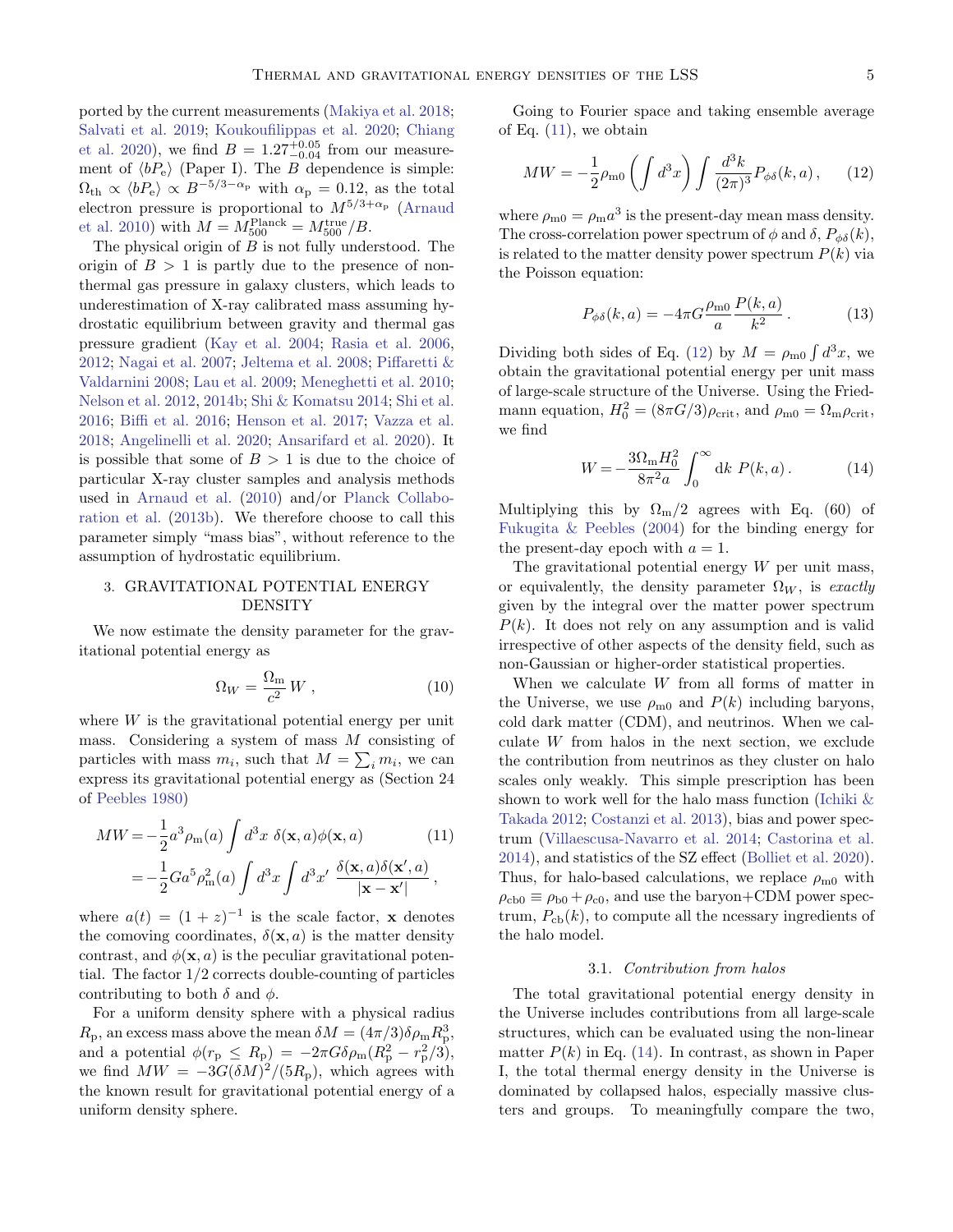we need to estimate the contribution of  $\Omega_W$  originating from halos.

To this end, we use the halo model [\(Cooray & Sheth](#page-11-5) [2002\)](#page-11-5) to write  $P(k) = P_{1h}(k) + P_{2h}(k)$ , where  $P_{1h}$  and  $P_{2h}$  are the 1- and 2-halo terms, respectively. In this section we focus on the 1-halo term, to extract  $\Omega_W$  originating from halos. The 1-halo term is given by [\(Seljak](#page-12-36) [2000\)](#page-12-36)

<span id="page-5-5"></span>
$$
P_{1h}(k,a) = \frac{1}{\rho_{\text{c}}^2} \int_{M_{\text{min}}}^{M_{\text{max}}} dM \frac{dn}{dM} M^2 |u(kR,c)|^2 \,, \tag{15}
$$

where  $u(x, c)$  is the Fourier transform of the halo mass density profile to be specified, normalized such that  $u(x) \rightarrow 1$  for  $x \rightarrow 0$ , and c is the concentration pa-rameter<sup>[3](#page-5-0)</sup>. Here, R is the characteristic comoving radius of a halo, e.g., the comoving virial radius. It is related to the mass enclosed within R as  $M = (4\pi/3)\rho_{\rm cb0}\Delta_{\rm m}R^3$ , where  $\Delta_{\rm m}$  is the overdensity of a halo with respect to the mean mass density of the Universe. We use a comoving radius rather than a physical one, as  $k$  in the power spectrum is the comoving wavenumber.

Using  $P_{1h}(k)$  in Eq. [\(14\)](#page-4-3), we obtain

$$
W_{1h} = -\frac{1}{\pi a} \frac{1}{\rho_{\text{c}}}_{0} \int dM \frac{dn}{dM} \frac{GM^2}{R} \int_0^\infty dx \, |u(x, c)|^2.
$$
\n(16)

We may use the physical radius,  $R_p = aR$ , to re-write this result as

<span id="page-5-1"></span>
$$
W_{1h} = -\frac{1}{\rho_{\rm cb0}} \int_{M_{\rm min}}^{M_{\rm max}} dM \frac{dn}{dM} \frac{GM^2}{R_{\rm p}} A_g(c) ,\qquad (17)
$$

where

<span id="page-5-4"></span>
$$
A_g(c) \equiv \int_0^\infty \frac{\mathrm{d}x}{\pi} |u(x,c)|^2.
$$
 (18)

Eq. [\(17\)](#page-5-1) has a clear physical meaning. The Fourier transform of the density profile of a uniform density sphere is  $u(x) = 3j_1(x)/x$ , where  $j_1(x) = [\sin(x)$  $x \cos(x)/x^2$  is the spherical Bessel function of order 1 and  $x = kR$ . Integrating over x, we obtain  $A<sub>q</sub>$  =  $3/5$ . Thus,  $-A_qGM^2/R_p = -3GM^2/(5R_p)$  agrees with the gravitational potential energy of a uniform density sphere with a physical radius  $R_{\rm p}$ . Therefore,  $W_{1h}$  is the mean gravitational potential energy density of halos per unit mass. The contribution as a function of halo mass is shown in Figure [2](#page-5-2) (dotted lines) at  $z = 0$  and 1.



<span id="page-5-2"></span>**Figure 2.** Contribution to  $\Omega_W^{\text{ref}} = -f_b \Omega_W^{\text{halo}}/3$  (Eq. [\(23\)](#page-7-1); dotted lines) and  $\Omega_{th}$  (solid lines) per logarithmic mass interval, at  $z = 0$  (thick lines) and 1 (thin lines). The mass for  $\Omega_W^{\text{halo}}$  is computed with  $\Delta_m = 200$ , while  $\Omega_{\text{th}}$  is with  $M_{500}$ .

Figure [2](#page-5-2) also shows that the thermal energy density has a similar mass scaling, as

$$
\Omega_{\rm th} \propto \int dM \frac{dn}{dM} E_{\rm T} \propto \int dM \frac{dn}{dM} \frac{GM^{2+\alpha_{\rm p}}}{R_{\rm p}}, \quad (19)
$$

where  $E_T$  is the thermal energy of electrons per halo defined in Eq. [\(7\)](#page-2-3) and  $\alpha_{\rm p} = 0.12$ . The contributions to  $\Omega_W^{\text{halo}}$  and  $\Omega_{\text{th}}$  per logarithmic mass interval differ only slightly due to the small departure from the selfsimilar behavior quantified by  $\alpha_{\rm p}$  and the different mass definitions used  $(M_{200m}$  for  $\Omega_W^{\text{halo}}$  and  $M_{500}$  for  $\Omega_{\text{th}})$ .

# 3.2. Numerical results

To evaluate Eq.  $(14)$ , we use three power spectra:<sup>[4](#page-5-3)</sup>  $(1)$ the linear matter power spectrum from the public Boltzmann solver CLASS [\(Blas et al.](#page-10-14) [2011\)](#page-10-14), (2) the non-linear matter power spectrum from "Halofit" [\(Smith et al.](#page-12-39) [2003\)](#page-12-39) with the parameters updated by [Takahashi et al.](#page-12-40) [\(2012\)](#page-12-40), and (3) the 1-halo term,  $P_{1h}(k)$ . For (1) and (2) we use  $P(k)$  including baryons, CDM, and neutrinos. For (3) we exclude the contribution from neutrinos.

For dn/dM we use [Tinker et al.](#page-12-17) [\(2008\)](#page-12-17) with  $\Delta_{\rm m}$  = 200. For the halo density profile, we use an NFW profile [\(Navarro et al.](#page-11-32) [1996,](#page-11-32) [1997\)](#page-12-37). For this profile we use the analytical result for Fourier transform given in [Scoccimarro et al.](#page-12-41)  $(2001)$  and integrate Eq.  $(18)$  to obtain  $A_q(c)$ . To obtain this analytical Fourier transform, they assume that the halo density profile is truncated at  $R = c r<sub>s</sub>$  where  $r<sub>s</sub>$  is a comving NFW scale radius. In our setup,  $R = R_{200m}$  within which the mean overdensity of

<span id="page-5-0"></span><sup>&</sup>lt;sup>3</sup> Here,  $u(x, c)$  is the total mass density profile and we do not yet distinguish between the density profiles of dark matter and baryons. Later we adopt a Navarro-Frenk-White (NFW) profile [\(Navarro et al.](#page-11-32) [1996,](#page-11-32) [1997\)](#page-12-37) for  $u(x, c)$ , which is a good approximation to the dark matter density profile. On the other hand the baryonic matter distribution is less concentrated than the dark matter [\(Schaan et al.](#page-12-38) [2020\)](#page-12-38). We comment on this uncertainty in Section [3.3.](#page-6-0)

<span id="page-5-3"></span><sup>4</sup> Julia codes are available in [https://github.com/komatsu5147/](https://github.com/komatsu5147/OmegaGrav.jl) [OmegaGrav.jl.](https://github.com/komatsu5147/OmegaGrav.jl)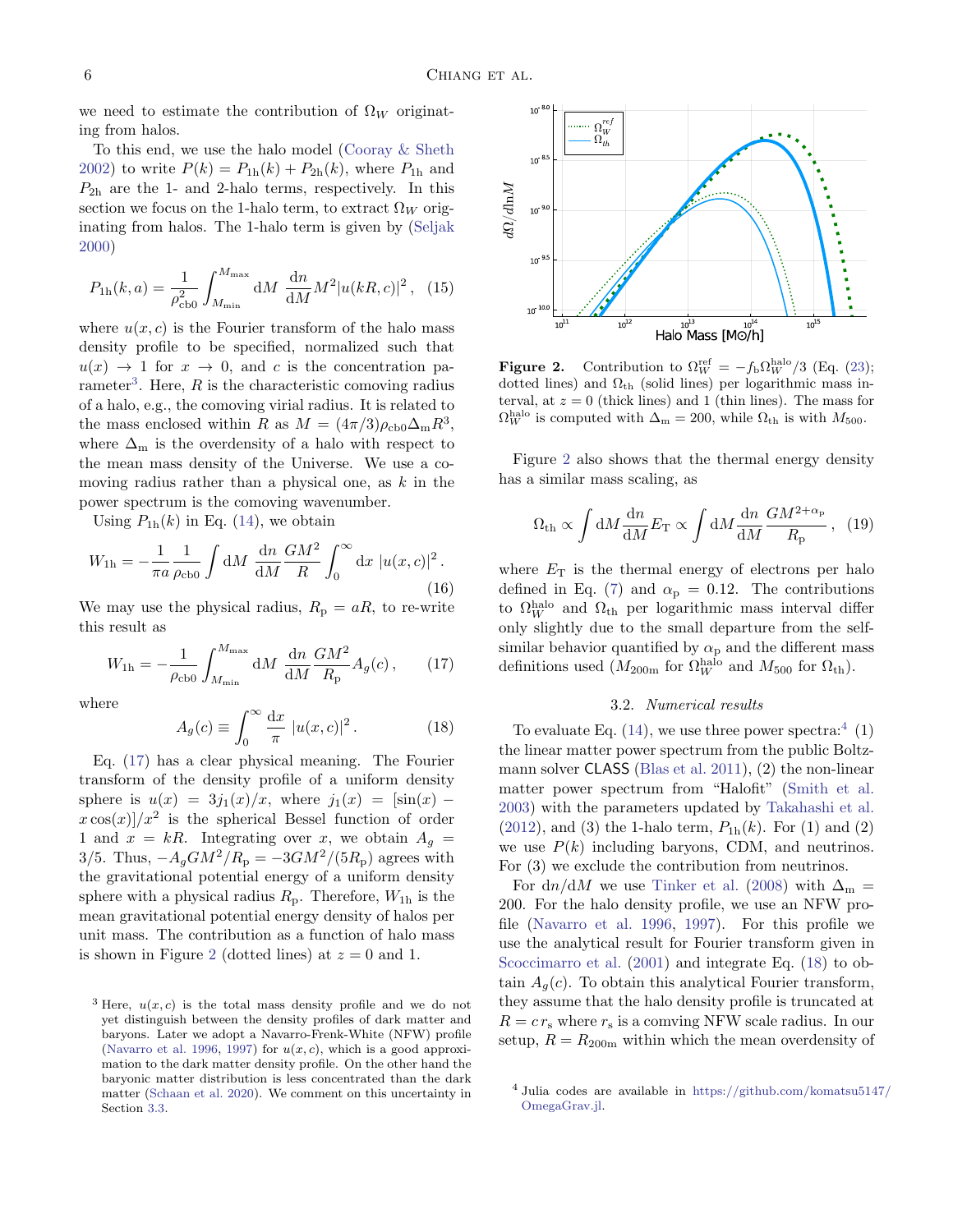a halo is  $\Delta_m = 200$  times the mean mass density of the Universe.

This treatment adds a subtlety: what if we truncate the density profile at a larger radius?  $W_{1h}$  would increase. At the same time, such halo outskirts may not be virialized completely; thus, it is not clear how to count the contribution in this region. For this reason we regard  $W_{1h}$  computed here as a lower bound for the mean gravitational potential energy of halos per unit mass. An upper bound comes from the difference between the non-linear and linear  $P(k)$  contributions, which can be computed without ambiguity about the halo boundary.

We find a convenient fitting formula for  $A_q(c) \simeq$  $1.0202 + \sum_{i=1}^{4} a_i (c-5)^i$  with  $a_i = 5.376 \times 10^{-2}$ ,  $-1.842 \times 10^{-3}$ ,  $9.489 \times 10^{-5}$ , and  $-2.352 \times 10^{-6}$  for  $i = 1, 2, 3$ , and 4, respectively. This formula is accurate to better than 0.1 percent everywhere in  $2 < c < 20$ .

For  $c(M, z)$  we use the formula given in [Duffy et al.](#page-11-33) [\(2008\)](#page-11-33) for  $\Delta_{\rm m}$  = 200:  $c(M, z)$  = 10.14  $(M/2 \times$  $10^{12}$   $M_{\odot}/h$ )<sup>-0.081</sup> $(1 + z)^{-1.01}$ . Thus,  $A(c)$  is greater than 3/5, which means that an NFW halo is more tightly bound than a uniform density sphere. For the mass in-tegral in Eq. [\(15\)](#page-5-5), we use the same  $M_{\text{min}}$  and  $M_{\text{max}}$  as in Section [2.](#page-1-0)

We integrate  $\int dk P(k)$  from  $k = 5 \times 10^{-4}$  to 30 h Mpc<sup>-1</sup>, in which the halofit model is calibrated against the simulation. Extending to  $k_{\text{max}}$  = 100 h Mpc<sup>-1</sup> increases the result for non-linear  $P(k)$ only by 0.5 percent at  $z = 0$  and less at higher redshifts and for linear  $P(k)$ .

In Figure [1](#page-3-0) we show our estimate of  $\Omega_W$  for the nonlinear  $P(k)$  (solid line) and 1-halo  $P(k)$  (dashed line). We find halo

$$
\frac{\Omega_W^{\text{halo}}}{\Omega_W^{\text{tot}}} \simeq 0.3 \text{ at } z = 0. \qquad (20)
$$

This implies that, at the present time, there is substantially more potential energy in the large-scale structure (or 2-halo component) than that in gravitationally bound halos (the 1-halo component). The numerical values are given in Table [1.](#page-7-2) The 1-halo term's contribution is 30 percent that of the non-linear  $P(k)$  at  $z = 0$ , and declines to 15 percent at  $z = 1$ . The 5, 6 and 7th columns show the halo contributions from  $M > 10^{12}$ ,  $10^{13}$ , and  $10^{14}$   $M_{\odot}/h$ . We find that most of the contributions to  $\Omega_W^{\text{halo}}$  come from massive halos: 65 and 90 percent from  $M > 10^{14}$  and  $10^{13}$   $M_{\odot}/h$  at  $z = 0$ , respectively, and 70 percent from  $M > 10^{13} M_{\odot}/h$  at  $z=1$ .

The 1-halo contribution integrated up to  $R = R_{200m}$ agrees well with the difference between the non-linear and linear  $P(k)$  contributions at  $z = 0$ , while it is somewhat smaller at higher redshifts. The lower boundary of the green shaded area shows the 1-halo  $P(k)$  times  $2/3$ the mean baryon fraction, whereas the upper boundary shows the difference between the non-linear and linear  $P(k)$  contributions times  $2/3$  the mean baryon fraction. The green shaded area in Figure [1](#page-3-0) therefore shows the lower and upper bounds for a contribution in potentially non-virialized regions of halo outskirts.

### 3.3. Accuracy and uncertainty

<span id="page-6-0"></span>[Fukugita & Peebles](#page-11-0) [\(2004\)](#page-11-0) previously provided an order-of-magnitude estimate of the gravitational potential energy in large-scale structure using the non-linear  $P(k)$  estimate available at the time. Thanks to an improved understanding of non-linear matter clustering and precision determination of the cosmological parameters today, we can now estimate  $\Omega_W$  with greater accuracy and the meaningful error estimates.

The dominant uncertainty for  $\Omega_W$  from the linear  $P(k)$  is the primordial scalar amplitude parameter  $A_{\rm s}$ , which is known to better than 2 percent precision [\(Planck Collaboration et al.](#page-12-5) [2020\)](#page-12-5). Uncertainty for  $\Omega_W$ from the non-linear  $P(k)$  is larger than this because accuracy of the halofit  $P(k)$  at  $k > 1$  h Mpc<sup>-1</sup> is at the level of 5–10 percent depending on the wavenumber [\(Takahashi et al.](#page-12-40) [2012\)](#page-12-40). We thus quote 7 percent uncertainty for  $\Omega_W$  from the non-linear  $P(k)$  at  $z \leq 1.5$ . The uncertainty at higher  $z$  is smaller due to smaller non-linearity.

[Fukugita & Peebles](#page-11-0) [\(2004\)](#page-11-0) gave rough estimates of  $\Omega_W^{\rm halo}$  for halos of typical  $L^*$  galaxies and clusters of galaxies. Our calculation of the halo contribution to  $\Omega_W^{\text{halo}}$  based on the 1-halo  $P(k)$  term includes contributions from halos of all masses. The accuracy of this calculation is limited by the uncertainties of  $dn/dM$ . The precision of  $dn/dM$  at  $z = 0$  is 5 percent [\(Tinker](#page-12-17)) [et al.](#page-12-17) [2008\)](#page-12-17). The uncertainty increases for larger redshifts because the time dependence of  $dn/dM$  is still not understood very well. We thus quote 10 percent uncertainty for  $\Omega_W^{\text{halo}}$  at  $z = 1.5$ . Nonetheless, we find that  $\Omega_W$  computed with  $dn/dM$  from [Tinker et al.](#page-12-17) [\(2008\)](#page-12-17) and [Tinker et al.](#page-12-18) [\(2010\)](#page-12-18) agree to within 2 percent at  $z \leq 1.5$ , if the halo multiplicity function of [Tinker et al.](#page-12-18) [\(2010\)](#page-12-18) is re-normalized to unity at each z.

Other sources of uncertainty include the effect of baryonic feedback on the matter power spectrum [\(van](#page-12-42) [Daalen et al.](#page-12-42) [2011\)](#page-12-42), halo profile [\(Gnedin et al.](#page-11-34) [2004\)](#page-11-34), and  $dn/dM$  [\(Bocquet et al.](#page-10-15) [2016\)](#page-10-15). The uncertainty due to these effects is comparable to the current uncertainty for our calculations of  $\Omega_W$  from the non-linear  $P(k)$  and halos. We thus add the uncertainties in quadrature.

To summarize, the uncertainties in  $\Omega_W$  from the linear and non-linear  $P(k)$  are 2 and 10 percent, respectively,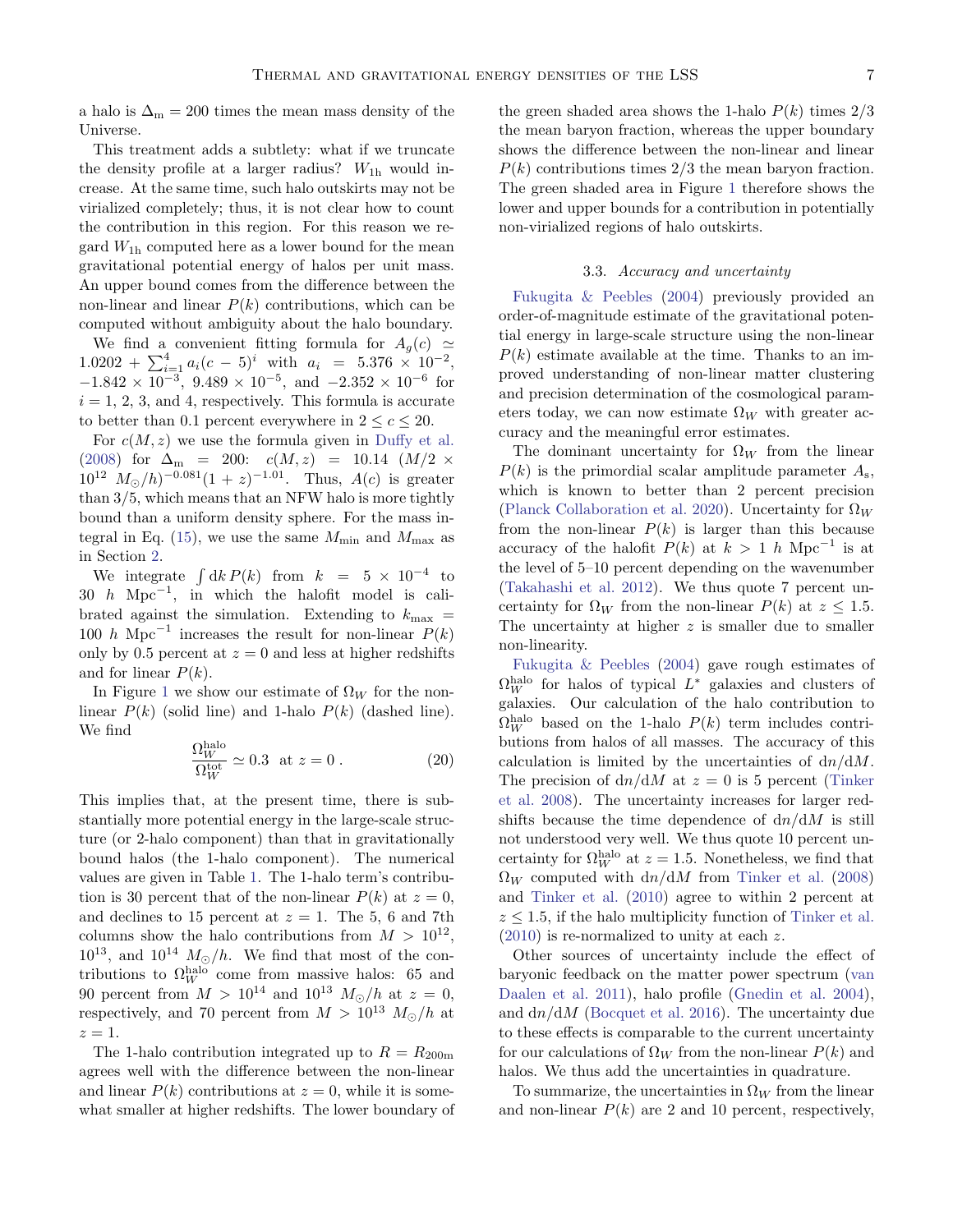<span id="page-7-2"></span>**Table 1.** The density parameters of the gravitational potential energy (Eq. [\(10\)](#page-4-4)),  $\Omega_W$ , for the linear ( $\Omega_W^{\text{lin}}$ ), non-linear  $(\Omega_W^{\text{nl}})$ , and 1-halo  $P(k)$  ( $\Omega_W^{\text{halo}}$ ). The 1st column shows the redshift z, while the 2nd, 3rd and 4th columns show  $-10^7 \Omega_W^{\text{lin}}/2$ ,  $-10^7 \Omega_W^{\text{hal}}/2$  and  $-10^7 \Omega_W^{\text{halo}}/2$ , respectively. The 5th, 6th and 7th columns show  $-10^7 \Omega_W^{\text{halo}}/2$  from halos with the mass  $M > 10^{12}$ ,  $10^{13}$  and  $10^{14}$   $M_{\odot}/h$ , while the 8th and 9th columns show  $-10^{8} f_{\rm b} \Omega_W^{\rm halo}/3$  and  $-10^{8} f_{\rm b} (\Omega_W^{\rm nl} - \Omega_W^{\rm halo})/3$ , respectively. See Section [3.3](#page-6-0) for the modelling uncertainties in  $\Omega_W^{\text{lin}}$  (2 percent for all z),  $\Omega_W^{\text{nl}}$  (10 percent for all z), and  $\Omega_W^{\text{halo}}$  (7 to 14 percent from  $z = 0$  to 1.5). The redshift points are chosen to allow for the precise interpolation between them.

| $\overline{z}$ |      |      |      |      |      |       |      | $-10^7 \Omega_W^{\text{lin}}/2$ $-10^7 \Omega_W^{\text{lin}}/2$ $-10^7 \Omega_W^{\text{halo}}/2$ $>10^{12}$ $>10^{13}$ $>10^{14}$ $M_{\odot}/h$ $-10^8 f_{\text{b}} \Omega_W^{\text{halo}}/3$ $-10^8 f_{\text{b}} (\Omega_W^{\text{lin}} - \Omega_W^{\text{lin}})/3$ |
|----------------|------|------|------|------|------|-------|------|----------------------------------------------------------------------------------------------------------------------------------------------------------------------------------------------------------------------------------------------------------------------|
| 0.0            | 4.23 | 6.28 | 1.98 | 1.96 | 1.84 | 1.26  | 2.07 | 2.15                                                                                                                                                                                                                                                                 |
| 0.3            | 4.00 | 5.55 | 1.39 | 1.37 | 1.23 | 0.68  | 1.46 | 1.62                                                                                                                                                                                                                                                                 |
| 0.5            | 3.76 | 5.03 | 1.08 | 1.05 | 0.91 | 0.41  | 1.13 | 1.34                                                                                                                                                                                                                                                                 |
| 0.7            | 3.50 | 4.54 | 0.83 | 0.80 | 0.65 | 0.24  | 0.87 | 1.10                                                                                                                                                                                                                                                                 |
| 1.0            | 3.12 | 3.91 | 0.56 | 0.53 | 0.39 | 0.089 | 0.59 | 0.82                                                                                                                                                                                                                                                                 |
| 1.3            | 2.80 | 3.39 | 0.38 | 0.35 | 0.22 | 0.029 | 0.40 | 0.62                                                                                                                                                                                                                                                                 |
| 1.5            | 2.61 | 3.11 | 0.30 | 0.26 | 0.15 | 0.013 | 0.31 | 0.52                                                                                                                                                                                                                                                                 |

at all z, whereas that from the halos increases from 7 to 14 percent at  $z = 0$  to 1.5.

# <span id="page-7-0"></span>4. THERMAL AND GRAVITATIONAL POTENTIAL ENERGIES

### 4.1. Virial relation for halos

One can relate the kinetic energy of the gas to the gravitational potential energy, which is dominated by collisionless dark matter particles. For virialized structures such as halos, we can use the virial theorem,

$$
K = -\frac{W}{2} \tag{21}
$$

 $\sum_i m_i v_i^2/(2\sum_i m_i).$ where K is the mean kinetic energy per unit mass,  $K =$ 

Without depending on the validity of the virial theorem, the kinetic energy term K provides pressure support in halos, and can be separated into thermal and non-thermal components:

<span id="page-7-3"></span>
$$
\rho K = \frac{3}{2} P = \frac{3}{2} (n k_B T + P_{\text{non-th}}) , \qquad (22)
$$

where the relevant non-thermal motion is assumed to be isotropic on the halo scale, thus 2/3 of the non-thermal (kinetic) energy contributes to pressure.

We now introduce the reference potential energy for halos:

<span id="page-7-1"></span>
$$
\Omega_W^{\text{ref}} = -\frac{1}{3} f_\text{b} \Omega_W^{\text{halo}},\tag{23}
$$

which corresponds to (minus) the amount of potential energy in halos contributing to the pressure. Here we have assumed that baryons and dark matter share the same kinetic energy per unit mass, therefore a baryon fraction  $f<sub>b</sub>$  is needed in this expression. This may not be exact, as baryons and dark matter reach an equilibrium configuration in different ways. The former reaches equilibrium via collisions, whereas the latter is collisionless and thus achieves an equilibrium (virialized) state via exchange of energy between particles and time-dependent gravitational potential (violent relaxation, [Lynden-Bell](#page-11-35) [1967;](#page-11-35) [White](#page-13-6) [1996\)](#page-13-6). In addition, not all baryons remain in a hot gas phase, but some cool and form stars, making  $f_{\text{gas}} < f_{\text{b}}$  [\(Bryan](#page-10-16) [2000\)](#page-10-16). While the gas fraction depends on halo mass, for the relevant cluster halos with  $M_{500} > 10^{14} M_{\odot}$ ,  $f_{\text{gas}}/f_{\text{b}} \sim 90-95\%$ (e.g., [Gonzalez et al.](#page-11-36) [2013\)](#page-11-36). We thus adopt  $f_{\rm gas}/f_{\rm b} =$  $0.925 \pm 0.025$  and discuss the impact of this in the following estimate.

Based on the assumptions used in this section, we can quantify the efficiency of gravitational to thermal energy conversion through the ratio

$$
\frac{\Omega_{\text{th}}}{\Omega_W^{\text{ref}}} = \frac{1.7 \pm 0.1}{2.07 \pm 0.14} = 0.82 \pm 0.07 \text{ at } z = 0. \quad (24)
$$

Our estimate indicates that, at the present time, the thermal energy accounts for about 80% of the available reference gravitational energy. The redshift dependence of this ratio is shown in Figure [3.](#page-8-0) When correcting for  $f_{\rm gas}/f_{\rm b} = 0.925 \pm 0.025$ , the ratio becomes  $0.89 \pm 0.08$ .

If we use the upper bound on the halo contribution (the upper boundary of the green shaded area in Fig-ure [1\)](#page-3-0), i.e., if we replace  $\Omega_W^{\text{halo}}$  by the difference between the non-linear and line power spectra, we find  $\Omega_{\text{th}}/\Omega_W^{\text{ref}} \simeq 0.75$  (0.81 when including  $f_{\text{gas}}/f_{\text{b}} = 0.925$ ) for  $0 < z \leq 0.5$  and 0.63 (0.68) for  $0.5 < z \leq 1$ .

We also find that, at  $z < 1$ , this ratio is approximately 1.3 for the model with no mass bias, i.e.  $B = 1$ . As B is an empirical parameter for an empirical pressure profile model,  $B = 1$  does not represent a physical model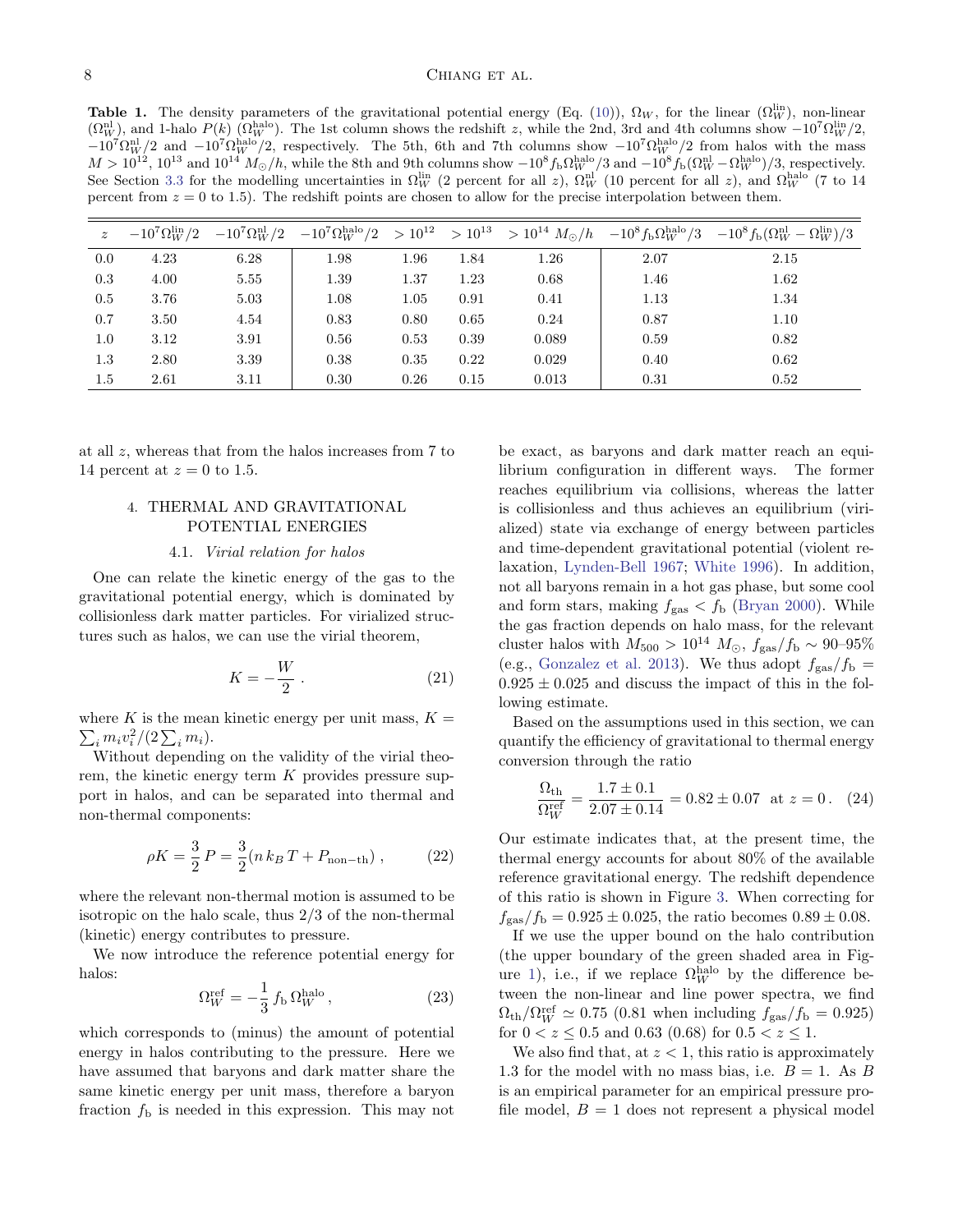

<span id="page-8-0"></span>Figure 3. Efficiency of gravitational to thermal energy conversion given by the ratio of the thermal energy density  $\Omega_{\rm th}$  and the amount of potential energy in halos contributing to the pressure  $\Omega_W^{\text{ref}}$ . The data points with error bars and upper limits shown by the arrows are obtained by dividing the  $\Omega_{\rm th}$  data shown in Figure [1](#page-3-0) by the best-fitting model for  $\Omega_W^{\text{ref}}$  given in Eq. [\(23\)](#page-7-1). The model uncertainty is not included in the error bars. The shaded area shows the bestfitting model with the 68% confidence level (the halo model for  $\Omega_{\rm th}$  shown in Figure [1](#page-3-0) divided by the best-fitting model for  $\Omega_W^{\text{ref}}$ .) The dashed line shows the (non-physical) ratio for the model with no mass bias,  $B = 1$ .

in which the total pressure gradient balances gravity of an NFW profile, such as given in [Komatsu & Seljak](#page-11-37) [\(2001\)](#page-11-37). Therefore, the  $B = 1$  model is not guaranteed to give  $\Omega_{\text{th}}/\Omega_W^{\text{ref}} \leq 1$ . Our approach could be used to put a lower limit on B so that this ratio does not exceed unity.

Finally, we can quantify the non-thermal contribution to the total energy density. Expressing  $P_{\text{non-th}}$  given in Eq [\(22\)](#page-7-3) in terms of the density parameter of non-thermal pressure  $\Omega_{\text{non-th}} \equiv \Omega_W^{\text{ref}} - \Omega_{\text{th}}$ , we get

<span id="page-8-2"></span>
$$
\Omega_{\text{non-th}} = (0.37 \pm 0.17) \times 10^{-8} \text{ at } z = 0. \quad (25)
$$

#### 4.2. Comparison to the previous work

In [Zhang & Pen](#page-13-0) [\(2001\)](#page-13-0), the authors relate the gas temperature to the peculiar gravitational potential as  $k_{\rm B}T_{\rm gas} = -[4m_{\rm p}/(8-5Y)](\phi-\bar{\phi})/6$ , where  $\bar{\phi}(\mathbf{x}) =$  $\int d^3x' \phi(\mathbf{x}') W(|\mathbf{x} - \mathbf{x}'|)$  is a high-pass filtered potential. The gas density-weighted temperature,  $\bar{T}_{\rho}$ , is then given by the cross-correlation power spectrum of gas density and  $\phi$ . Using their Eq. (6) in our Eq. [\(2\)](#page-1-3), we find

$$
\Omega_{\rm th}^{\rm ZPO1} = f_{\rm b} \frac{\Omega_{\rm m}^2 H_0^2}{8\pi^2 a} \int_0^\infty \mathrm{d}k \ P_{\rm dg}(k) [1 - W(k)] \,. \tag{26}
$$

The coefficient agrees with that of our  $\Omega_W^{\text{ref}}$ . Here,  $P_{\text{dg}}(k)$ is the cross-correlation power spectrum of dark matter and gas, and  $W(k) = \exp(-k^2 r_e^2/2)$  is the Fourier transform of the high-pass filter with a free parameter  $r_{e}$ . The factor  $1 - W(k)$  acts to extract the small-scale contribution, which is dominated by the 1-halo term. Thus, their expression approximates  $\Omega_W^{\text{ref}}$ . Our approach does not require  $r_e$  because we isolate the halo contribution using the 1-halo term or the difference between the linear and non-linear  $P(k)$ .

The dark matter-gas cross-correlation power spectrum takes into account the difference in the spatial distribution of dark matter and gas on small scales. As the distribution of gas is smoother than that of dark matter on small scales, they write  $P_{\text{dg}}(k) = \exp(-k^2 r_g^2/2)P(k)$ with another free parameter  $r_{\rm g} \sim 1/3$  Mpc/ $h.$  This acts to reduce  $\Omega_W^{\text{ref}}$ . We did not include this effect in our calculation, as this is subject to the effect of feedback by supernova explosion and AGN which are not well understood. This is included in the error budget we discussed at the end of Section [3.3.](#page-6-0)

#### 4.3. Beyond virial theorem for the large-scale structure

The virial relation,  $K = -W/2$ , does not hold for all the large-scale structure of the Universe. Here we need to take into account the fact that the systems of interest are not isolated and matter keeps accreting.

The evolution of the kinetic and gravitational potential energies of collisionless non-relativistic particles is given by the Layzer-Irvine equation [\(Layzer](#page-11-38) [1963;](#page-11-38) [Irvine](#page-11-39) [1961;](#page-11-39) [Dmitriev & Zeldovich](#page-11-40) [1964\)](#page-11-40)

<span id="page-8-1"></span>
$$
\frac{d}{dt}(K+W) + \frac{\dot{a}}{a}(2K+W) = 0, \qquad (27)
$$

where the dot denotes the time derivative. The virial relation is the stationary solution of this equation.

For linear theory (see Eq. (12) of [Davis et al.](#page-11-41) [1997\)](#page-11-41),

$$
K = -\frac{2f^2}{3\Omega_{\rm m}(a)}W\,,\tag{28}
$$

where  $f \equiv d \ln \delta_1 / d \ln a$  with the linear density contrast  $\delta_1$  and  $\Omega_{\rm m}(a) = \Omega_{\rm m}/[a^3 E^2(a)]$  is the matter density parameter at a given a. For the virial relation to hold, we need  $f = \sqrt{3\Omega_{\rm m}/4}$  which is not satisfied in general. The dotted lines in Figure [4](#page-9-1) show the evolution of the comoving energy density parameters for  $K$  (upper) and  $-W/2$  (lower) computed from the linear  $P(k)$ . At  $z = 0$ the former is larger than the latter by a factor of 1.17.

To obtain K for the non-linear  $P(k)$ , we solve the Layzer-Irvine equation numerically. We use the linear solution during the matter-dominated era,  $K = -2W/3$ , to set the initial condition. The solid lines in Figure [4](#page-9-1) show the resulting comoving energy density parameters.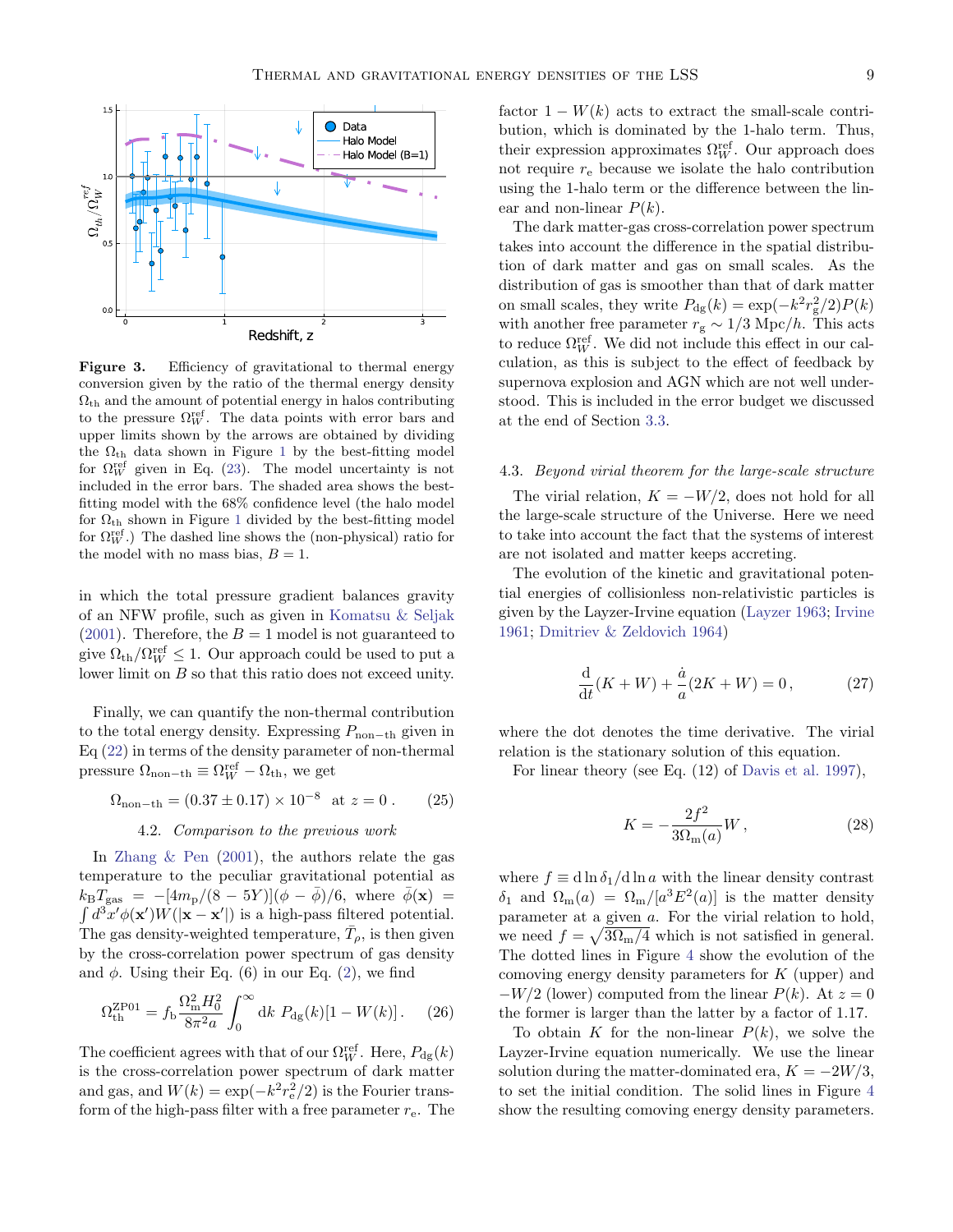

<span id="page-9-1"></span>Figure 4. Solutions of the Layzer-Irvine equation [\(27\)](#page-8-1). We show the comoving energy density parameters of  $K(\Omega_K)$  and  $-W/2$  ( $-\Omega_W/2$ ). The horizontal axis shows the redshift, z. The solid and dotted lines show  $\Omega_K$  (blue) and  $\Omega_W$  (orange) for the non-linear and linear  $P(k)$ , respectively.

At  $z = 0$  K is larger than  $-W/2$  by a factor of 1.2[5](#page-9-2).<sup>5</sup> Thus, more kinetic energy is available in large-scale structure of the Universe than that of the stationary solution. This is due to the continuous infall of matter.

The numerical values of the density parameter for the kinetic energy,  $\Omega_K$ , are given in Table [2.](#page-9-3) These values should be compared with those in Table [1.](#page-7-2) This enhanced kinetic energy is associated with bulk flows of matter falling into the gravitational potential. During this stage, the gas carried with it has not yet thermalized with the surrounding hot gas. It is therefore not expected to contribute or perturb the global SZ signal, which is dominated by halo contributions. The solutions of the Layzer-Irvine equation found in this section are therefore not to be compared directly with  $\Omega_{th}$ , but can be compared with the sum of the thermal SZ effect and, e.g., the kinetic SZ effect probing the bulk momentum density field.

#### 5. DISCUSSION AND CONCLUSION

<span id="page-9-0"></span>We have presented estimates of the thermal energy density of baryons  $\Omega_{\rm th}$  and the gravitational potential energy in collapsed halos  $\Omega_W^{\text{halo}}$ . These quantities are related as the growth of structure leads to a conversion of gravitational energy associated with matter density

<span id="page-9-3"></span>Table 2. The density parameters of the kinetic energy in the large-scale structure of the Universe,  $\Omega_K$ , for the linear  $(\Omega_K^{\text{lin}})$  and non-linear  $P(k)$   $(\Omega_K^{\text{nl}})$ . The 1st column shows the redshift z, while the 2nd and 3rd columns show  $10^7 \Omega_K^{\text{lin}}$ and  $10^7 \Omega_K^{\text{nl}}$ , respectively. The modelling uncertainties in  $\Omega_K$ are equal to those in the corresponding  $\Omega_W$  reported in Section [3.3.](#page-6-0)

| $\tilde{z}$ | $10^7 \Omega_K^{\rm lin}$ | $10^7 \Omega_K^{\text{nl}}$ |
|-------------|---------------------------|-----------------------------|
| 0.0         | 4.97                      | 7.83                        |
| 0.3         | 4.97                      | 7.22                        |
| 0.5         | 4.76                      | 6.65                        |
| 0.7         | 4.49                      | 6.06                        |
| 1.0         | 4.07                      | 5.26                        |
| $1.3\,$     | 3.67                      | 4.59                        |
| $1.5\,$     | 3.43                      | 4.21                        |

fluctuations into kinetic energy, most of which thermalizes via shocks. Due to energy conservation, we expect  $\Omega_{\rm th}/\Omega_W^{\rm ref}$  to be of order unity but, importantly, it should not exceed unity. Verifying this property is an interesting test of our understanding of baryons and dark matter as these two quantities are obtained using fundamentally different estimates:  $\Omega_W^{\text{halo}}$  is computed using the theoretical framework of the halo model which is driven by dark matter statistics, and  $\Omega_{\rm th}$  using observations of the SZ effect.

Our analysis shows that  $\Omega_{\text{th}}/\Omega_W^{\text{ref}} \simeq 0.8$  at  $z = 0$ . It therefore provides an important check of our understanding of the related statistical properties of these quantities. Of particular interest, thanks to the enhanced accuracy of the  $\Omega_{\text{th}}$  and  $\Omega_W^{\text{ref}}$  estimates, we are now in a position to probe the amount of nonthermal pressure. Our analysis has allowed us to derive  $\Omega_{\text{non-th}} \simeq 0.37 \times 10^{-8}$  at  $z = 0$ .

Now, what accounts for this? A promising candidate for non-thermal pressure quantified by  $\Omega_{\text{non-th}}$  is the bulk and turbulent motion of gas sourced by mass accretion and structure formation [\(Dolag et al.](#page-11-42) [2005;](#page-11-42) [Iapichino & Niemeyer](#page-11-43) [2008;](#page-11-43) [Vazza et al.](#page-13-7) [2006,](#page-13-7) [2009,](#page-13-8) [2016,](#page-13-9) [2018;](#page-12-34) [Lau et al.](#page-11-27) [2009;](#page-11-27) [Maier et al.](#page-11-44) [2009;](#page-11-44) [Shaw](#page-12-43) [et al.](#page-12-43) [2010;](#page-12-43) [Iapichino et al.](#page-11-45) [2011;](#page-11-45) [Battaglia et al.](#page-10-17) [2012;](#page-10-17) [Nelson et al.](#page-12-44) [2014a;](#page-12-44) [Shi & Komatsu](#page-12-32) [2014;](#page-12-32) [Shi et al.](#page-12-45) [2015;](#page-12-45) [Angelinelli et al.](#page-10-11) [2020\)](#page-10-11). An analytical model [\(Shi & Ko](#page-12-32)[matsu](#page-12-32) [2014\)](#page-12-32) validated by cosmological hydrodynamical simulations [\(Shi et al.](#page-12-45) [2015\)](#page-12-45) suggests the following picture: the non-thermal energy is sourced by the mass growth of halos via mergers and accretion, and dissipates with a time-scale determined by the turnover time of the largest turbulence eddies. The timescale of dissipation is on the order of the local dynamical time, which is shorter in the core and longer in the outskirts of halos. Thus, the fraction of the non-thermal energy relative to

<span id="page-9-2"></span><sup>&</sup>lt;sup>5</sup> One may wonder if we can use  $W_{1h}(a)$  in Eq. [\(27\)](#page-8-1) and solve for  $K_{1h}(a)$ . If we did this, we would find  $K_{1h} > -W_{1h}/2$  by more than 40 percent despite that halos are virialized. However, this is not correct. Suppose that we split W as  $W = W_{1h}$  +  $W_{\text{other}}$ . While Eq. [\(27\)](#page-8-1) is satisfied for the sum  $W_{1h} + W_{\text{other}}$ , it is not satisfied for each component separately. Therefore, we only report  $\Omega_K$  for the linear and non-linear  $P(k)$ . The linear  $P(k)$  result is only an approximation and for comparison to the non-linear one.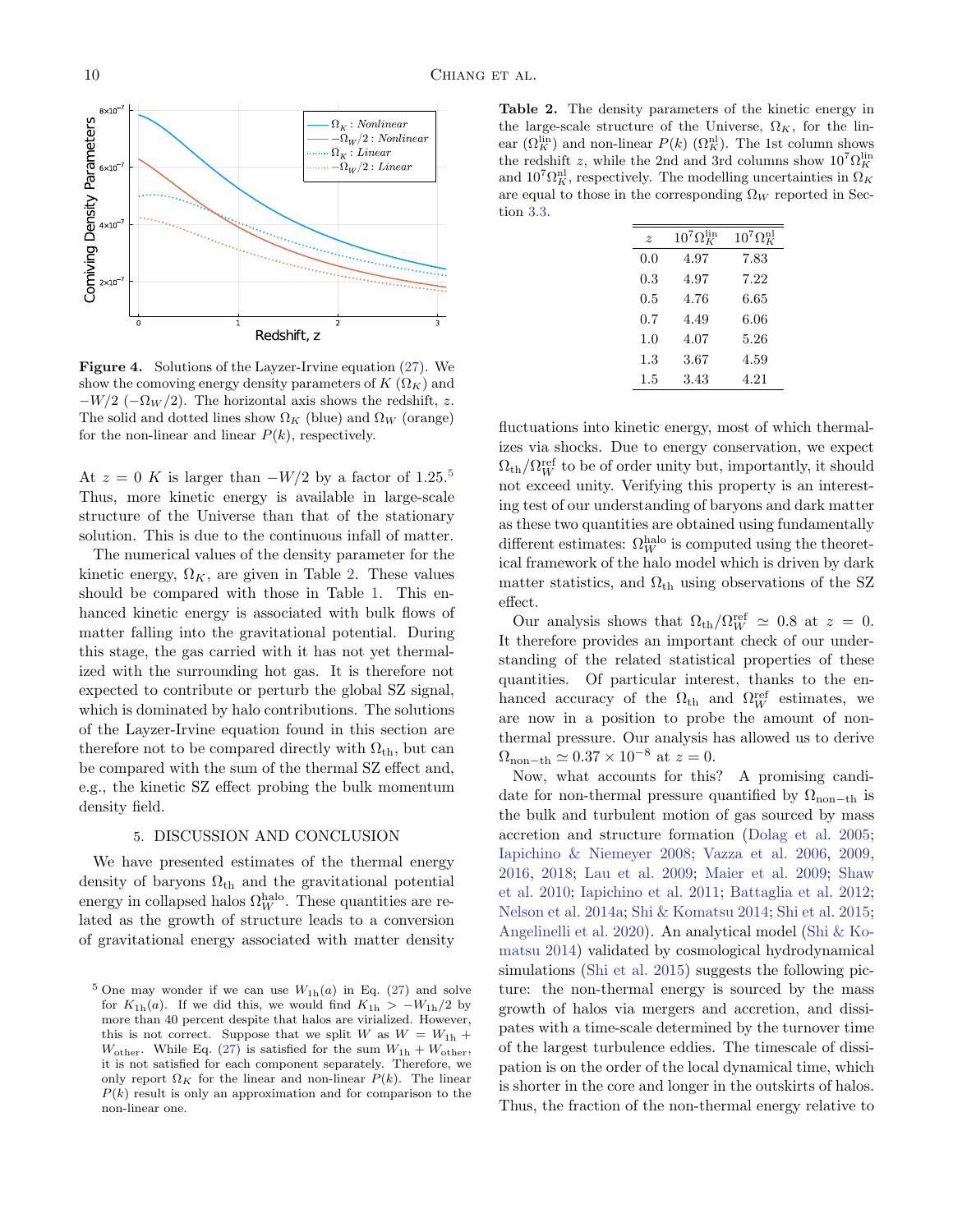the total increases with radii, reaching tens of percent at the virial radius depending on halo mass and redshift. Therefore, the amount of non-thermal energy in this form seems sufficient to account for the non-thermal pressure budget given in Eq. [\(25\)](#page-8-2).

Our  $\Omega_{\text{th}}$  measurement, as well as the inferred amount of non-thermal pressure or energy density, should add to the list of useful, non-trivial tests for modern cosmological hydrodynamical simulations of formation and evolution of galaxies and clusters of galaxies [\(Vogels](#page-13-10)[berger et al.](#page-13-10) [2014;](#page-13-10) [Dubois et al.](#page-11-46) [2014;](#page-11-46) [Le Brun et al.](#page-11-47) [2014;](#page-11-47) [Schaye et al.](#page-12-46) [2015;](#page-12-46) [Dolag et al.](#page-11-21) [2016;](#page-11-21) [McCarthy](#page-11-48) [et al.](#page-11-48) [2017;](#page-11-48) [Pillepich et al.](#page-12-47) [2018\)](#page-12-47). It would provide further insights to the balance of thermal and non-thermal energy budgets of large-scale structure of the Universe, which is related to the physical ingredients of galaxy formation such as the AGN feedback and hot/cold mode gas accretion onto halos (Kereš et al. [2005;](#page-11-49) [Dekel et al.](#page-11-50) [2009\)](#page-11-50).

Observational evidence for non-thermal motion in galaxy clusters and groups includes line broadening of metal lines in X-ray bands [\(Sunyaev et al.](#page-12-48) [2003;](#page-12-48) [In](#page-11-51)[ogamov & Sunyaev](#page-11-51) [2003;](#page-11-51) [Hitomi Collaboration et al.](#page-11-52) [2016;](#page-11-52) [Lau et al.](#page-11-53) [2017\)](#page-11-53), the kinetic SZ effect [\(Sunyaev](#page-12-48) [et al.](#page-12-48) [2003;](#page-12-48) [Inogamov & Sunyaev](#page-11-51) [2003;](#page-11-51) [Sayers et al.](#page-12-49) [2013,](#page-12-49) [2019;](#page-12-50) [Adam et al.](#page-10-18) [2017\)](#page-10-18) and surface brightness fluctuations in X-ray [\(Schuecker et al.](#page-12-51) [2004;](#page-12-51) [Kawahara](#page-11-54)

[et al.](#page-11-54) [2008;](#page-11-54) [Churazov et al.](#page-11-55) [2012,](#page-11-55) [2016\)](#page-10-19) as well as in the thermal SZ effect [\(Khatri & Gaspari](#page-11-56) [2016;](#page-11-56) [Ueda](#page-12-52) [et al.](#page-12-52) [2018;](#page-12-52) [Di Mascolo et al.](#page-11-57) [2019\)](#page-11-57). On-going and future high sensitivity, high spectral and spatial resolution X-ray (eROSITA, XRISM, ATHENA) and SZ experiments [\(Mroczkowski et al.](#page-11-58) [2019,](#page-11-58) for a review) as well as cross-correlation of the future large-scale survey data of the microwave sky from Simons Observatory [\(Ade et al.](#page-10-20) [2019\)](#page-10-20) and CMB-S4 [\(Abazajian et al.](#page-10-21) [2016\)](#page-10-21) with galaxy survey data [\(Battaglia et al.](#page-10-22) [2017;](#page-10-22) [Pandey et al.](#page-12-53) [2020\)](#page-12-53) would provide stringent tests of the thermal and nonthermal cosmic energy inventory.

# ACKNOWLEDGMENTS

EK thanks N. Afshordi, B. Bolliet, B. M. Schäfer, D. Spergel, and V. Springel for useful comments on the draft. This work was supported in part by NSF grant AST1313302 and NASA grant NNX16AF64G (YC, BM), the Excellence Cluster ORIGINS which is funded by the Deutsche Forschungsgemeinschaft (DFG, German Research Foundation) under Germany's Excellence Strategy - EXC-2094 - 390783311 (EK), and JSPS KAKENHI Grant Number JP15H05896 (RM, EK) and JP20K14515 (RM). The Kavli IPMU is supported by World Premier International Research Center Initiative (WPI), MEXT, Japan.

#### REFERENCES

- <span id="page-10-21"></span>Abazajian, K. N., Adshead, P., Ahmed, Z., et al. 2016, arXiv e-prints, arXiv:1610.02743
- <span id="page-10-18"></span>Adam, R., Bartalucci, I., Pratt, G. W., et al. 2017, A&A, 598, A115
- <span id="page-10-20"></span>Ade, P., Aguirre, J., Ahmed, Z., et al. 2019, JCAP, 2019, 056
- <span id="page-10-11"></span>Angelinelli, M., Vazza, F., Giocoli, C., et al. 2020, MNRAS, 495, 864
- <span id="page-10-12"></span>Ansarifard, S., Rasia, E., Biffi, V., et al. 2020, A&A, 634, A113
- <span id="page-10-6"></span>Arnaud, M., Pratt, G. W., Piffaretti, R., et al. 2010, A&A, 517, A92
- <span id="page-10-3"></span>Ata, M., Baumgarten, F., Bautista, J., et al. 2018, MNRAS, 473, 4773
- <span id="page-10-17"></span>Battaglia, N., Bond, J. R., Pfrommer, C., & Sievers, J. L. 2012, ApJ, 758, 74
- <span id="page-10-22"></span>Battaglia, N., Ferraro, S., Schaan, E., & Spergel, D. N. 2017, JCAP, 2017, 040
- <span id="page-10-5"></span>Battaglia, N., Hill, J. C., & Murray, N. 2015, ApJ, 812, 154
- <span id="page-10-4"></span>Bautista, J. E., Vargas-Magaña, M., Dawson, K. S., et al. 2018, ApJ, 863, 110
- <span id="page-10-10"></span>Biffi, V., Borgani, S., Murante, G., et al. 2016, ApJ, 827, 112
- <span id="page-10-2"></span>Blanton, M. R., Schlegel, D. J., Strauss, M. A., et al. 2005, AJ, 129, 2562
- <span id="page-10-14"></span>Blas, D., Lesgourgues, J., & Tram, T. 2011, JCAP, 2011, 034
- <span id="page-10-15"></span>Bocquet, S., Saro, A., Dolag, K., & Mohr, J. J. 2016, MNRAS, 456, 2361
- <span id="page-10-9"></span>Bolliet, B., Brinckmann, T., Chluba, J., & Lesgourgues, J. 2020, MNRAS, 497, 1332
- <span id="page-10-8"></span>Bolliet, B., Comis, B., Komatsu, E., & Macías-Pérez, J. F. 2018, MNRAS, 477, 4957
- <span id="page-10-16"></span>Bryan, G. L. 2000, ApJL, 544, L1
- <span id="page-10-7"></span>Bryan, G. L., & Norman, M. L. 1998, ApJ, 495, 80
- <span id="page-10-13"></span>Castorina, E., Sefusatti, E., Sheth, R. K., Villaescusa-Navarro, F., & Viel, M. 2014, JCAP, 2014, 049
- <span id="page-10-0"></span>Cen, R., & Ostriker, J. P. 1999, ApJ, 514, 1
- <span id="page-10-1"></span>Chiang, Y.-K., Makiya, R., Ménard, B., & Komatsu, E. 2020, ApJ, 902, 56
- <span id="page-10-19"></span>Churazov, E., Arevalo, P., Forman, W., et al. 2016, MNRAS, 463, 1057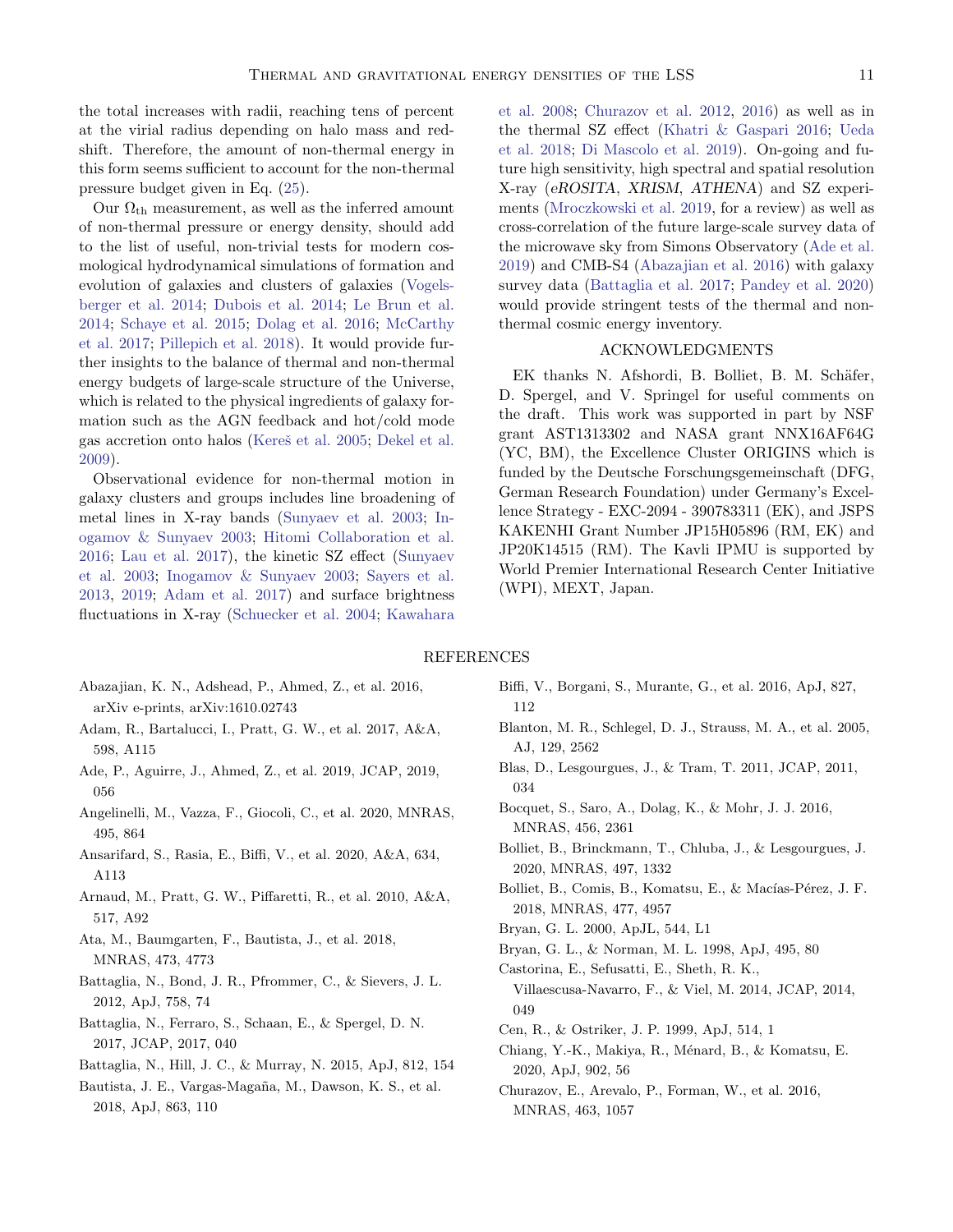- <span id="page-11-55"></span>Churazov, E., Vikhlinin, A., Zhuravleva, I., et al. 2012, MNRAS, 421, 1123
- <span id="page-11-5"></span>Cooray, A., & Sheth, R. 2002, PhR, 372, 1
- <span id="page-11-31"></span>Costanzi, M., Villaescusa-Navarro, F., Viel, M., et al. 2013, JCAP, 2013, 012
- <span id="page-11-10"></span>Crichton, D., Gralla, M. B., Hall, K., et al. 2016, MNRAS, 458, 1478
- <span id="page-11-41"></span>Davis, M., Miller, A., & White, S. D. M. 1997, ApJ, 490, 63
- <span id="page-11-50"></span>Dekel, A., Birnboim, Y., Engel, G., et al. 2009, Nature, 457, 451
- <span id="page-11-57"></span>Di Mascolo, L., Churazov, E., & Mroczkowski, T. 2019, MNRAS, 487, 4037
- <span id="page-11-40"></span>Dmitriev, N. A., & Zeldovich, Y. B. 1964, Soviet Journal of Experimental and Theoretical Physics, 18, 793
- <span id="page-11-21"></span>Dolag, K., Komatsu, E., & Sunyaev, R. 2016, MNRAS, 463, 1797
- <span id="page-11-42"></span>Dolag, K., Vazza, F., Brunetti, G., & Tormen, G. 2005, MNRAS, 364, 753
- <span id="page-11-46"></span>Dubois, Y., Pichon, C., Welker, C., et al. 2014, MNRAS, 444, 1453
- <span id="page-11-33"></span>Duffy, A. R., Schaye, J., Kay, S. T., & Dalla Vecchia, C. 2008, MNRAS, 390, L64
- <span id="page-11-3"></span>Eisenstein, D. J., Annis, J., Gunn, J. E., et al. 2001, AJ, 122, 2267
- <span id="page-11-34"></span><span id="page-11-0"></span>Fukugita, M., & Peebles, P. J. E. 2004, ApJ, 616, 643
- Gnedin, O. Y., Kravtsov, A. V., Klypin, A. A., & Nagai, D. 2004, ApJ, 616, 16
- <span id="page-11-36"></span>Gonzalez, A. H., Sivanandam, S., Zabludoff, A. I., & Zaritsky, D. 2013, ApJ, 778, 14
- <span id="page-11-6"></span>Greco, J. P., Hill, J. C., Spergel, D. N., & Battaglia, N. 2015, ApJ, 808, 151
- <span id="page-11-13"></span>Hall, K. R., Zakamska, N. L., Addison, G. E., et al. 2019, MNRAS, 490, 2315
- <span id="page-11-29"></span>Henson, M. A., Barnes, D. J., Kay, S. T., McCarthy, I. G., & Schaye, J. 2017, MNRAS, 465, 3361
- <span id="page-11-15"></span>Hill, J. C., Baxter, E. J., Lidz, A., Greco, J. P., & Jain, B. 2018, PhRvD, 97, 083501
- <span id="page-11-14"></span>Hill, J. C., & Spergel, D. N. 2014, JCAP, 2014, 030
- <span id="page-11-52"></span>Hitomi Collaboration, Aharonian, F., Akamatsu, H., et al. 2016, Nature, 535, 117
- <span id="page-11-8"></span>Hojjati, A., McCarthy, I. G., Harnois-Deraps, J., et al. 2015, JCAP, 2015, 047
- <span id="page-11-9"></span>Hojjati, A., Tröster, T., Harnois-Déraps, J., et al. 2017, MNRAS, 471, 1565
- <span id="page-11-23"></span>Horowitz, B., & Seljak, U. 2017, MNRAS, 469, 394
- <span id="page-11-22"></span>Hurier, G., & Lacasa, F. 2017, A&A, 604, A71
- <span id="page-11-43"></span>Iapichino, L., & Niemeyer, J. C. 2008, MNRAS, 388, 1089
- <span id="page-11-45"></span>Iapichino, L., Schmidt, W., Niemeyer, J. C., & Merklein, J. 2011, MNRAS, 414, 2297
- <span id="page-11-30"></span>Ichiki, K., & Takada, M. 2012, PhRvD, 85, 063521
- <span id="page-11-51"></span>Inogamov, N. A., & Sunyaev, R. A. 2003, Astronomy Letters, 29, 791
- <span id="page-11-39"></span>Irvine, W. M. 1961, PhD thesis, Harvard University
- <span id="page-11-26"></span>Jeltema, T. E., Hallman, E. J., Burns, J. O., & Motl, P. M. 2008, ApJ, 681, 167
- <span id="page-11-54"></span>Kawahara, H., Reese, E. D., Kitayama, T., Sasaki, S., & Suto, Y. 2008, ApJ, 687, 936
- <span id="page-11-24"></span>Kay, S. T., Thomas, P. A., Jenkins, A., & Pearce, F. R. 2004, MNRAS, 355, 1091
- <span id="page-11-49"></span>Kereš, D., Katz, N., Weinberg, D. H., & Davé, R. 2005, MNRAS, 363, 2
- <span id="page-11-56"></span><span id="page-11-16"></span>Khatri, R., & Gaspari, M. 2016, MNRAS, 463, 655
- Komatsu, E., & Kitayama, T. 1999, ApJL, 526, L1
- <span id="page-11-37"></span><span id="page-11-19"></span>Komatsu, E., & Seljak, U. 2001, MNRAS, 327, 1353 —. 2002, MNRAS, 336, 1256
- <span id="page-11-2"></span>Koukoufilippas, N., Alonso, D., Bilicki, M., & Peacock, J. A. 2020, MNRAS, 491, 5464
- <span id="page-11-53"></span>Lau, E. T., Gaspari, M., Nagai, D., & Coppi, P. 2017, ApJ, 849, 54
- <span id="page-11-27"></span>Lau, E. T., Kravtsov, A. V., & Nagai, D. 2009, ApJ, 705, 1129
- <span id="page-11-20"></span>Lau, E. T., Nagai, D., Avestruz, C., Nelson, K., & Vikhlinin, A. 2015, ApJ, 806, 68
- <span id="page-11-47"></span><span id="page-11-38"></span>Layzer, D. 1963, ApJ, 138, 174
- Le Brun, A. M. C., McCarthy, I. G., Schaye, J., & Ponman, T. J. 2014, MNRAS, 441, 1270
- <span id="page-11-11"></span>Lim, S. H., Mo, H. J., Li, R., et al. 2018a, ApJ, 854, 181
- <span id="page-11-12"></span>Lim, S. H., Mo, H. J., Wang, H., & Yang, X. 2018b, MNRAS, 480, 4017
- <span id="page-11-35"></span><span id="page-11-7"></span>Lynden-Bell, D. 1967, MNRAS, 136, 101
- Ma, Y.-Z., Van Waerbeke, L., Hinshaw, G., et al. 2015, JCAP, 2015, 046
- <span id="page-11-44"></span>Maier, A., Iapichino, L., Schmidt, W., & Niemeyer, J. C. 2009, ApJ, 707, 40
- <span id="page-11-17"></span>Makiya, R., Ando, S., & Komatsu, E. 2018, MNRAS, 480, 3928
- <span id="page-11-18"></span>Makiya, R., Hikage, C., & Komatsu, E. 2020, PASJ, 72, 26
- <span id="page-11-48"></span>McCarthy, I. G., Schaye, J., Bird, S., & Le Brun, A. M. C. 2017, MNRAS, 465, 2936
- <span id="page-11-28"></span>Meneghetti, M., Rasia, E., Merten, J., et al. 2010, A&A, 514, A93
- <span id="page-11-1"></span>Miniati, F., Ryu, D., Kang, H., et al. 2000, ApJ, 542, 608
- <span id="page-11-4"></span>Miville-Deschênes, M.-A., & Lagache, G. 2005, ApJS, 157, 302
- <span id="page-11-58"></span>Mroczkowski, T., Nagai, D., Basu, K., et al. 2019, SSRv, 215, 17
- <span id="page-11-25"></span>Nagai, D., Vikhlinin, A., & Kravtsov, A. V. 2007, ApJ, 655, 98
- <span id="page-11-32"></span>Navarro, J. F., Frenk, C. S., & White, S. D. M. 1996, ApJ, 462, 563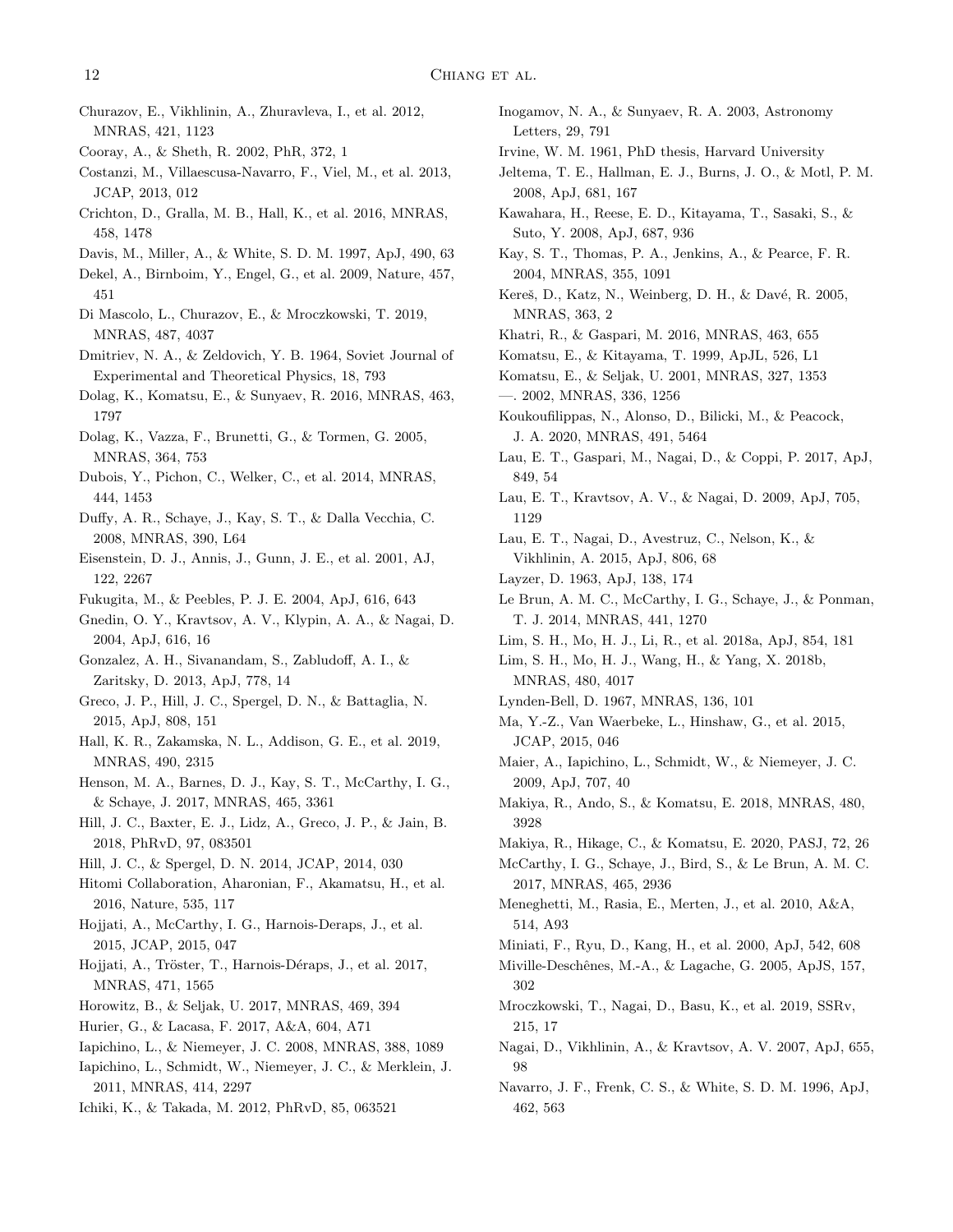<span id="page-12-37"></span>—. 1997, ApJ, 490, 493

- <span id="page-12-44"></span>Nelson, K., Lau, E. T., & Nagai, D. 2014a, ApJ, 792, 25
- <span id="page-12-31"></span>Nelson, K., Lau, E. T., Nagai, D., Rudd, D. H., & Yu, L. 2014b, ApJ, 782, 107
- <span id="page-12-30"></span>Nelson, K., Rudd, D. H., Shaw, L., & Nagai, D. 2012, ApJ, 751, 121
- <span id="page-12-25"></span>Osato, K., Flender, S., Nagai, D., Shirasaki, M., & Yoshida, N. 2018, MNRAS, 475, 532
- <span id="page-12-26"></span>Osato, K., Shirasaki, M., Miyatake, H., et al. 2020, MNRAS, 492, 4780
- <span id="page-12-53"></span>Pandey, S., Baxter, E. J., & Hill, J. C. 2020, PhRvD, 101, 043525
- <span id="page-12-4"></span>Pandey, S., Baxter, E. J., Xu, Z., et al. 2019, PhRvD, 100, 063519
- <span id="page-12-9"></span>Pˆaris, I., Petitjean, P., Ross, N. P., et al. 2017, A&A, 597, A79

<span id="page-12-35"></span>Peebles, P. J. E. 1980, The large-scale structure of the universe (Princeton University Press)

- <span id="page-12-29"></span>Piffaretti, R., & Valdarnini, R. 2008, A&A, 491, 71
- <span id="page-12-47"></span>Pillepich, A., Springel, V., Nelson, D., et al. 2018, MNRAS, 473, 4077
- <span id="page-12-10"></span>Planck Collaboration, Ade, P. A. R., Aghanim, N., et al. 2013a, A&A, 557, A52
- <span id="page-12-19"></span>—. 2013b, A&A, 550, A131
- <span id="page-12-21"></span>—. 2014, A&A, 571, A20
- <span id="page-12-2"></span>Planck Collaboration, Adam, R., Ade, P. A. R., et al. 2016a, A&A, 594, A8
- <span id="page-12-3"></span>Planck Collaboration, Aghanim, N., Arnaud, M., et al. 2016b, A&A, 594, A22
- <span id="page-12-22"></span>Planck Collaboration, Ade, P. A. R., Aghanim, N., et al. 2016c, A&A, 594, A24
- <span id="page-12-5"></span>Planck Collaboration, Aghanim, N., Akrami, Y., et al. 2020, A&A, 641, A6
- <span id="page-12-27"></span>Rasia, E., Ettori, S., Moscardini, L., et al. 2006, MNRAS, 369, 2013
- <span id="page-12-28"></span>Rasia, E., Meneghetti, M., Martino, R., et al. 2012, New Journal of Physics, 14, 055018
- <span id="page-12-0"></span>Refregier, A., Komatsu, E., Spergel, D. N., & Pen, U.-L. 2000, PhRvD, 61, 123001
- <span id="page-12-8"></span>Reid, B., Ho, S., Padmanabhan, N., et al. 2016, MNRAS, 455, 1553
- <span id="page-12-12"></span>Ruan, J. J., McQuinn, M., & Anderson, S. F. 2015, ApJ, 802, 135
- <span id="page-12-23"></span>Salvati, L., Douspis, M., & Aghanim, N. 2018, A&A, 614, A13
- <span id="page-12-24"></span>Salvati, L., Douspis, M., Ritz, A., Aghanim, N., & Babul, A. 2019, A&A, 626, A27
- <span id="page-12-49"></span>Sayers, J., Mroczkowski, T., Zemcov, M., et al. 2013, ApJ, 778, 52
- <span id="page-12-50"></span>Sayers, J., Montaña, A., Mroczkowski, T., et al. 2019, ApJ, 880, 45
- <span id="page-12-38"></span>Schaan, E., Ferraro, S., Amodeo, S., et al. 2020, arXiv e-prints, arXiv:2009.05557
- <span id="page-12-46"></span>Schaye, J., Crain, R. A., Bower, R. G., et al. 2015, MNRAS, 446, 521
- <span id="page-12-7"></span>Schneider, D. P., Richards, G. T., Hall, P. B., et al. 2010, AJ, 139, 2360
- <span id="page-12-51"></span>Schuecker, P., Finoguenov, A., Miniati, F., Böhringer, H.,  $\&$ Briel, U. G. 2004, A&A, 426, 387
- <span id="page-12-41"></span>Scoccimarro, R., Sheth, R. K., Hui, L., & Jain, B. 2001, ApJ, 546, 20
- <span id="page-12-43"></span><span id="page-12-36"></span>Seljak, U. 2000, MNRAS, 318, 203
- Shaw, L. D., Nagai, D., Bhattacharya, S., & Lau, E. T. 2010, ApJ, 725, 1452
- <span id="page-12-20"></span>Shi, X. 2016, MNRAS, 461, 1804
- <span id="page-12-32"></span>Shi, X., & Komatsu, E. 2014, MNRAS, 442, 521
- <span id="page-12-33"></span>Shi, X., Komatsu, E., Nagai, D., & Lau, E. T. 2016, MNRAS, 455, 2936
- <span id="page-12-45"></span>Shi, X., Komatsu, E., Nelson, K., & Nagai, D. 2015, MNRAS, 448, 1020
- <span id="page-12-39"></span>Smith, R. E., Peacock, J. A., Jenkins, A., et al. 2003, MNRAS, 341, 1311
- <span id="page-12-15"></span>Soergel, B., Giannantonio, T., Efstathiou, G., Puchwein, E., & Sijacki, D. 2017, MNRAS, 468, 577
- <span id="page-12-13"></span>Spacek, A., Scannapieco, E., Cohen, S., Joshi, B., & Mauskopf, P. 2016, ApJ, 819, 128
- <span id="page-12-14"></span>—. 2017, ApJ, 834, 102
- <span id="page-12-6"></span>Strauss, M. A., Weinberg, D. H., Lupton, R. H., et al. 2002, AJ, 124, 1810
- <span id="page-12-48"></span>Sunyaev, R. A., Norman, M. L., & Bryan, G. L. 2003, Astronomy Letters, 29, 783
- <span id="page-12-1"></span>Sunyaev, R. A., & Zeldovich, Y. B. 1972, Comments on Astrophysics and Space Physics, 4, 173
- <span id="page-12-40"></span>Takahashi, R., Sato, M., Nishimichi, T., Taruya, A., & Oguri, M. 2012, ApJ, 761, 152
- <span id="page-12-16"></span>Tanimura, H., Hinshaw, G., McCarthy, I. G., et al. 2020, MNRAS, 491, 2318
- <span id="page-12-17"></span>Tinker, J., Kravtsov, A. V., Klypin, A., et al. 2008, ApJ, 688, 709
- <span id="page-12-18"></span>Tinker, J. L., Robertson, B. E., Kravtsov, A. V., et al. 2010, ApJ, 724, 878
- <span id="page-12-52"></span>Ueda, S., Kitayama, T., Oguri, M., et al. 2018, ApJ, 866, 48

<span id="page-12-42"></span>van Daalen, M. P., Schaye, J., Booth, C. M., & Dalla Vecchia, C. 2011, MNRAS, 415, 3649

- <span id="page-12-11"></span>Van Waerbeke, L., Hinshaw, G., & Murray, N. 2014, PhRvD, 89, 023508
- <span id="page-12-34"></span>Vazza, F., Angelinelli, M., Jones, T. W., et al. 2018, MNRAS, 481, L120